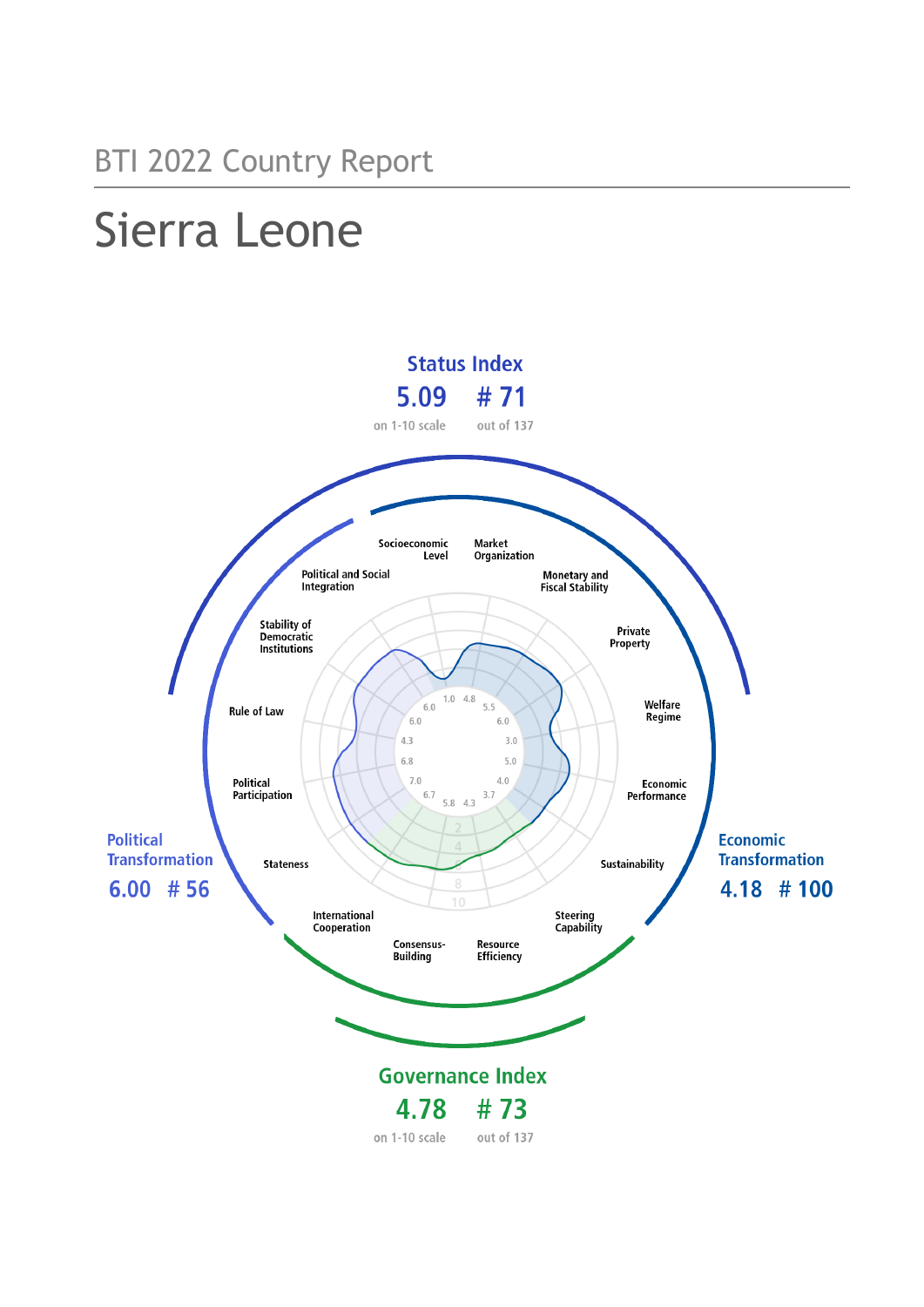This report is part of the **Bertelsmann Stiftung's Transformation Index (BTI) 2022**. It covers the period from February 1, 2019 to January 31, 2021. The BTI assesses the transformation toward democracy and a market economy as well as the quality of governance in 137 countries. More on the BTI at [https://www.bti-project.org.](https://www.bti-project.org/)

Please cite as follows: Bertelsmann Stiftung, BTI 2022 Country Report — Sierra Leone. Gütersloh: Bertelsmann Stiftung, 2022.

This work is licensed under a **Creative Commons Attribution 4.0 International License**.

#### **Contact**

Bertelsmann Stiftung Carl-Bertelsmann-Strasse 256 33111 Gütersloh Germany

**Sabine Donner** Phone +49 5241 81 81501 sabine.donner@bertelsmann-stiftung.de

**Hauke Hartmann** Phone +49 5241 81 81389 hauke.hartmann@bertelsmann-stiftung.de

**Claudia Härterich** Phone +49 5241 81 81263 claudia.haerterich@bertelsmann-stiftung.de

#### **Sabine Steinkamp** Phone +49 5241 81 81507 sabine.steinkamp@bertelsmann-stiftung.de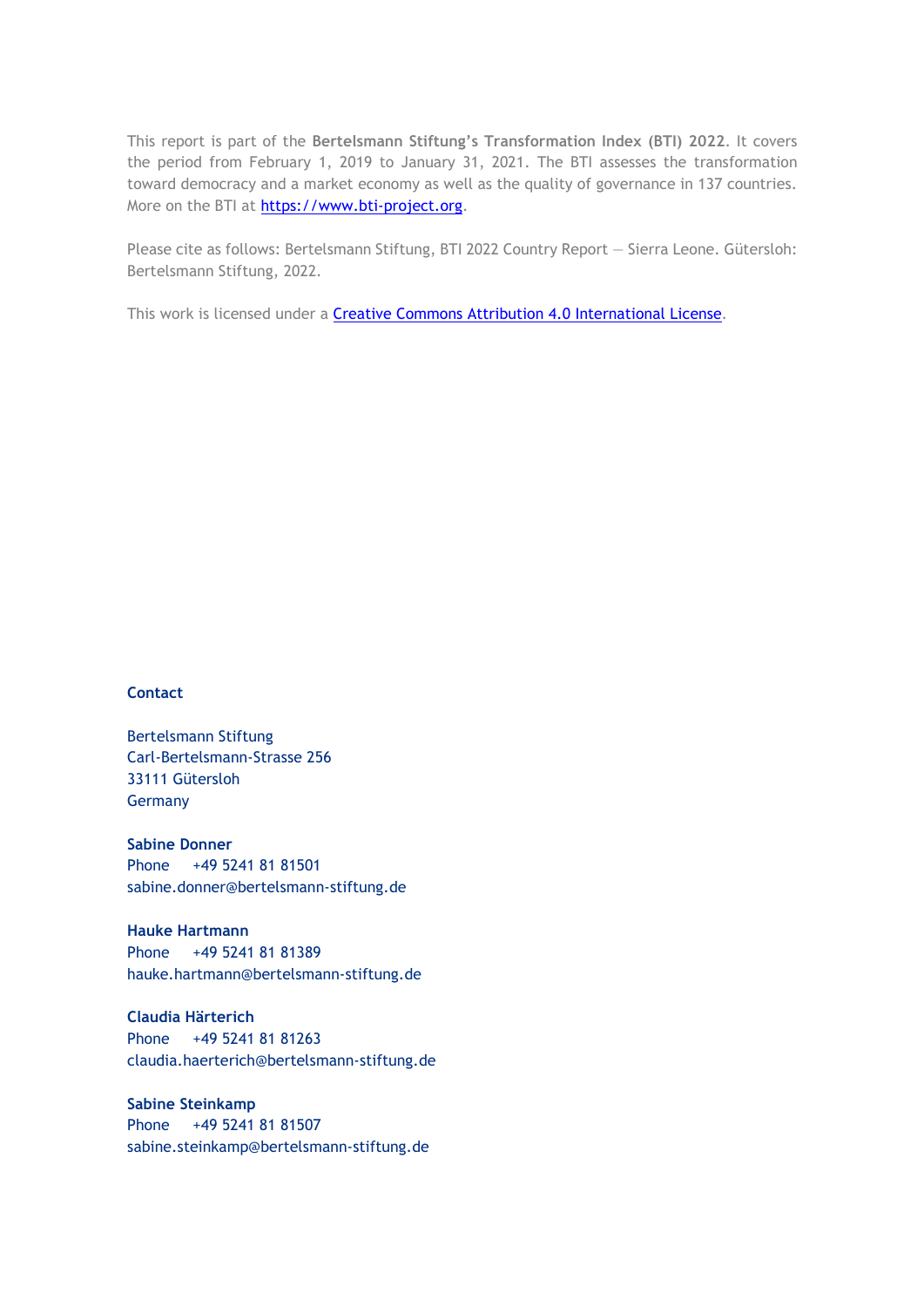#### **Key Indicators**

| Population               | M      | 8.0  | HDI                            | 0.452 | GDP p.c., PPP $\ S$       | 1739 |
|--------------------------|--------|------|--------------------------------|-------|---------------------------|------|
| Pop. growth <sup>1</sup> | % p.a. | 2.1  | HDI rank of 189                | 182   | Gini Index                | 35.7 |
| Life expectancy          | vears  | 54.7 | UN Education Index             | 0.406 | Poverty <sup>3</sup><br>% | 76.0 |
| Urban population %       |        | 42.9 | Gender inequality <sup>2</sup> | 0.644 | Aid per capita            | 76.1 |
|                          |        |      |                                |       |                           |      |

Sources (as of December 2021): The World Bank, World Development Indicators 2021 | UNDP, Human Development Report 2020. Footnotes: (1) Average annual growth rate. (2) Gender Inequality Index (GII). (3) Percentage of population living on less than \$3.20 a day at 2011 international prices.

## Executive Summary

In an ongoing process, the Sierra Leone People's Party (SLPP) enquires into corruption under the rule of the All People's Congress (APC) rule spanning from 2007 to 2018. The APC questions the constitutional legality of the process, states that the source document for the three Commissions of Inquiry (COI) investigations, the Governance Transition Team's (GTT) report 2018, is characterized by tribal and partisan provocations and claims that President Julius Maada Bio manipulates the judiciary. As a result, political antagonisms have been perpetuated, contravening collaborative reconciliation and confidence-building processes.

At the same time, the SLPP government started implementing reforms as described in the national development agenda, the Medium-Term National Development Plan 2019 – 2023 (MTNDP). The focus of the MTNDP lies in building human capital. The government consequently rolled out a free education strategy, undertook measures to contain violence against women, and highlighted its commitment to digitalization and the use of advanced technology to manage the country's multiple development challenges.

As in the past, ambitious development agendas are hindered by fiscal limitations, corruption and systemic dysfunctionality.

Sierra Leone had made modest progress in postwar reconstruction when the country was hit by the "twin shocks" in 2014. First, the Ebola Virus Disease (EVD) led to the death of around 4,000 people, paralyzed the country for over a year, and further weakened the already rudimentary health and education infrastructure. Sierra Leone depended on extensive international support to successfully fight the pandemic and had to use financial resources which could otherwise have been invested in the implementation of pressing political and economic reforms.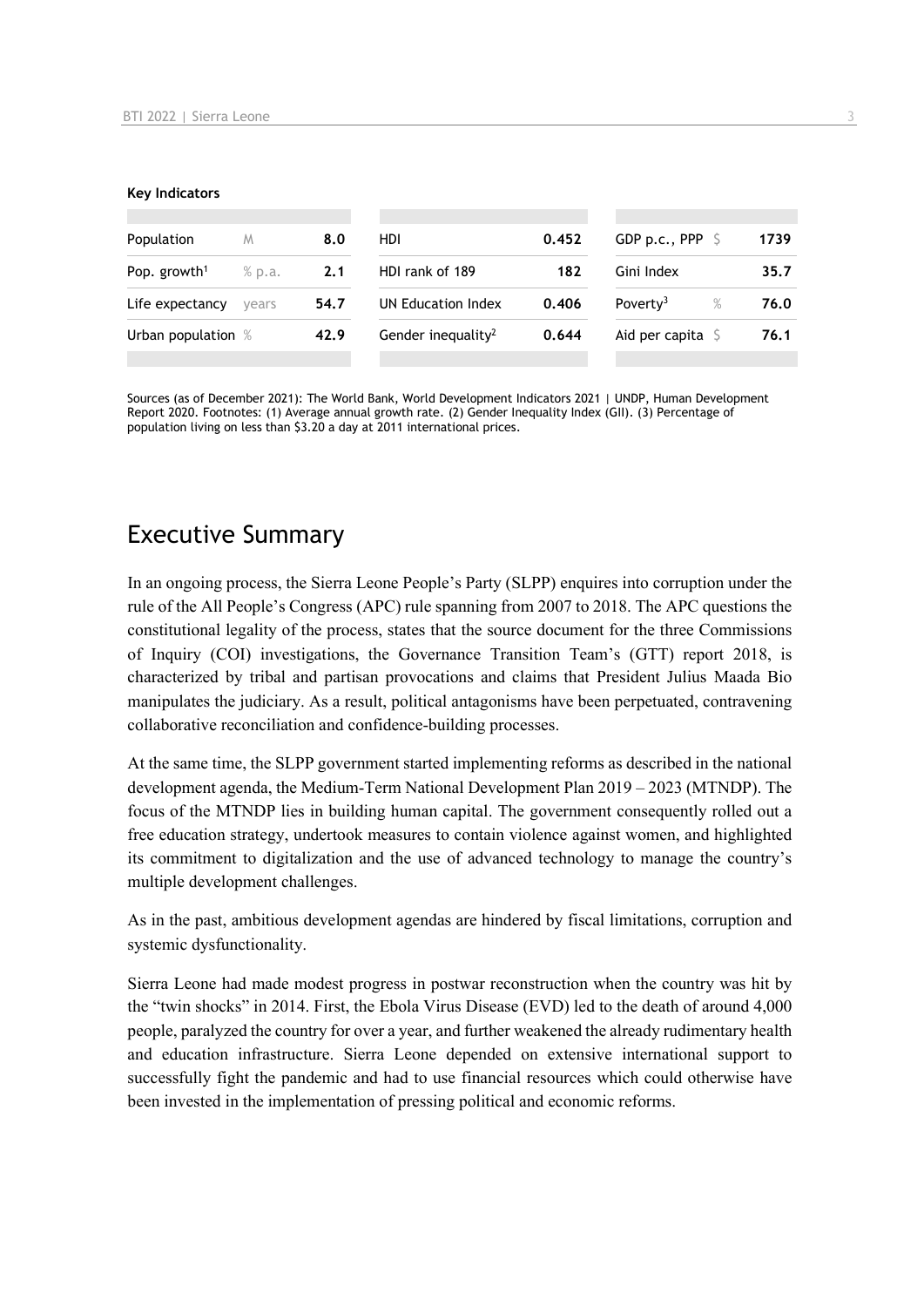Second, commodity prices on the world market went down and, due to Sierra Leone's dependency on the export of minerals, impacted negatively domestic macroeconomic development. In 2015, the economy shrunk by more than one-fifth.

Over the following years, the economy started to recover, mainly due to a resumption of iron ore production and increased activities in the agricultural and construction sectors. Real GDP growth in 2019 was estimated at around 5%, but halfway through the year the government temporarily suspended the mining licenses of major mining projects in order to review the contracts, a move which negatively impacted the export of extractives.

Shortly after the severity of the COVID-19 pandemic became known globally, the government announced a state of emergency and a nationwide lockdown in March 2020 to counter the COVID-19 threat. A public health awareness campaign was initiated, schools and universities closed, screening introduced at the international airport, quarantine measures were introduced for people arriving from countries with confirmed COVID-19 cases, and eventually the closure of the airport and border crossings was ordered. The Emergency Operations Center (EOC), established during the EVD crisis, was reactivated, and began operations under a new name, the National COVID-19 Emergency Response Center (NACOVERC). Among the key challenges to an effective COVID-19 response were a lack of financial resources for contact tracing, quarantines (lodging, medical support and provision of food), and border surveillance. As of January 2021, the number of cases in Sierra Leone was slightly over 2,800. Whereas this is low by international comparison, the economic effects of the pandemic have been devastating. Despite additional external support and the introduction of a Quick Action Economic Response Plan (QAERP) to mitigate the economic shocks of the COVID-19 outbreak, unemployment, poverty and food insecurity are steadily rising.

The challenges to the government remain manifold. It needs to further implementation of the overall goals set out in the MTNDP, while at the same time trying to bridge the additional fiscal and social gaps caused by the COVID-19 pandemic. Despite the fact that corresponding strategic goals have been the subject of national development agendas since the end of the war in 2002, Sierra Leonean governments have failed to successfully diversify the economy. Corruption is endemic, state infrastructures are deficient at all administrative levels, the majority of the people live in multidimensional poverty and disaffection among youth is growing. Overall, the prospects for political and economic transformation in the near future remain poor.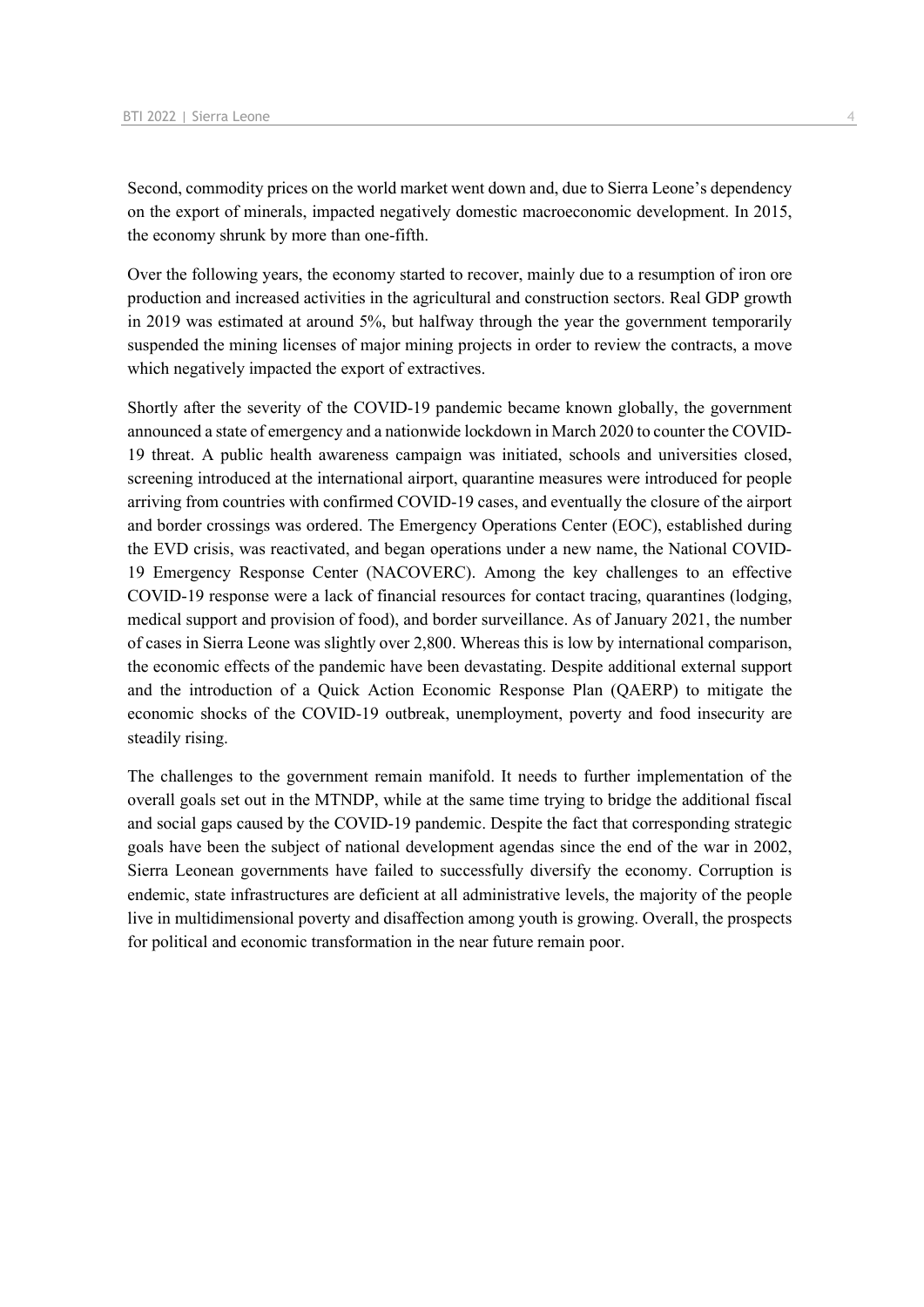## History and Characteristics of Transformation

Sierra Leone gained independence from Great Britain in 1961, its political and economic prospects burdened from the outset by structural constraints.

In the first free elections 1962 the SLPP (Sierra Leone People's Party), in existence since 1951, took over from the British and ruled the country until 1967 when it lost the election to the breakaway APC (All Peoples Congress) under Siaka Stevens.

The APC governed the country from then on until 1992 (between 1978 and 1991, following a controversial constitutional referendum, as the sole legal party). One-party rule ended in 1991, but at this point, social eruptions were no longer containable. The Revolutionary United Front (RUF), originally supported by disillusioned university students, had started a war against the government in Freetown. With military support from Libya, Burkina Faso and most notably neighboring Liberia, the RUF brought large parts of eastern and southern Sierra Leone under its control. The Sierra Leonean military disagreed with the political leadership over how to tackle the crisis and replaced the civilian government in a military coup in 1992.

The Sierra Leonean military under the leadership of the National Provisional Ruling Council (NPRC) managed to push back the RUF and free elections were held in 1996, which were won by the SLPP. But the peace accord did not hold and fighting resumed. Another military coup brought another faction of the military to power, the Armed Forces Revolutionary Council (AFRC). The AFRC joined forces with the RUF and formed a shared government.

ECOMOG forces under Nigerian leadership retook Freetown on behalf of the exiled civilian Sierra Leonean government in 1998, and the Lomé peace accord was negotiated in 1999. However, disagreements persisted, and in 2002 the RUF was on its way to Freetown again. The former colonial power Great Britain intervened, and in 2002 the war was declared over.

The Sierra Leonean war had resulted in over 75,000 casualties, displaced 2.6 million people, was characterized by war crimes such as the use of child soldiers, mutilations, torture and systematic rape and largely destroyed existing infrastructures.

With massive international support – the United Nations Mission in Sierra Leone (UNAMSIL) at its high with the maximum authorized deployment strength of 17.500 military personnel – reconstruction and reconciliation efforts started. In the following years international partners provided significant finance and know-how, and a fragile stability ensued.

The SLPP won the first postwar elections in 2002. In the next elections, 2007, the APC returned to power, and was re-elected in 2012. The last elections, in March 2018, brought the SLPP back into office.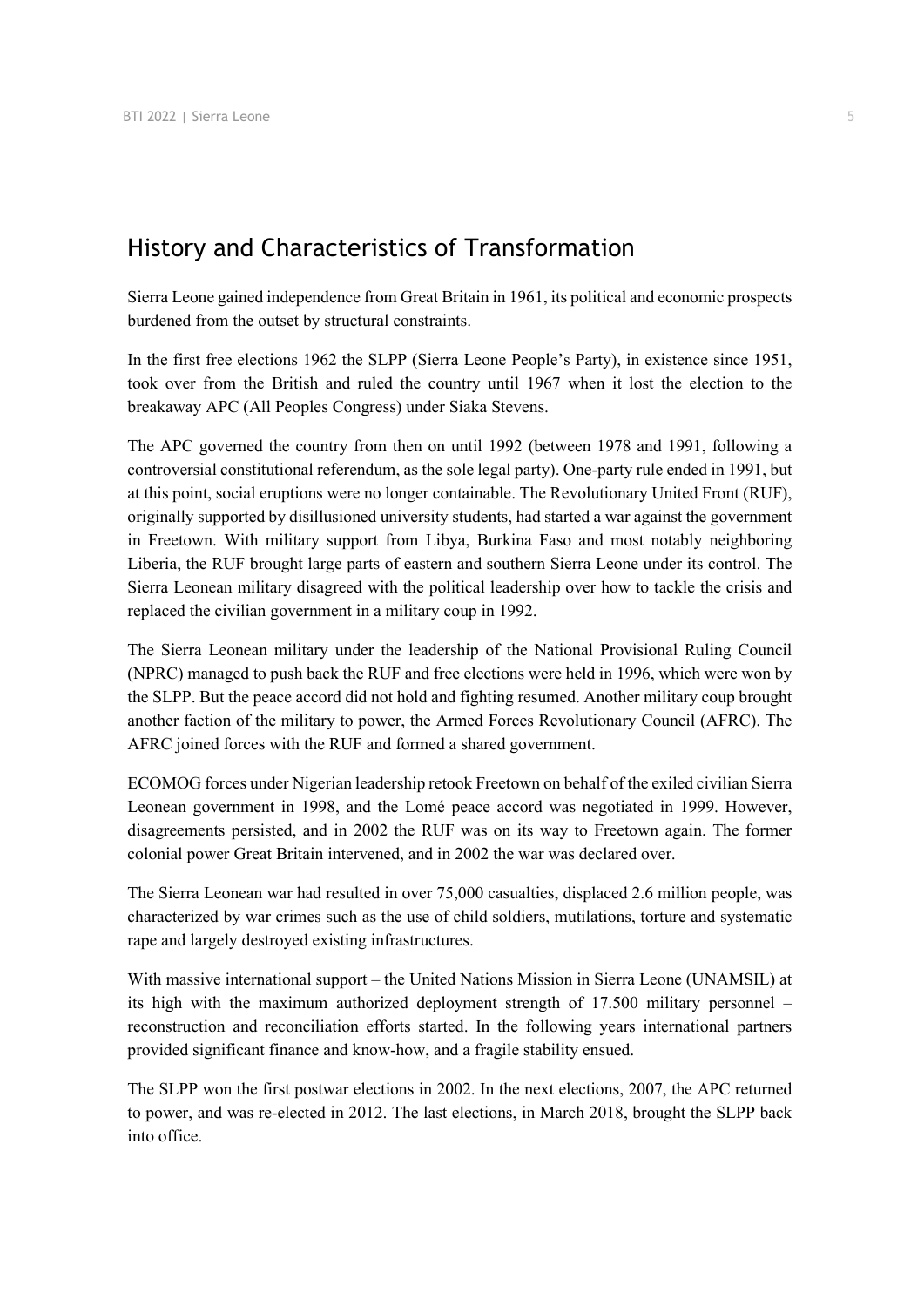The political landscape has been static since 1961, the bipolar political system only interrupted by the disastrous war between 1991 and 2002.

Likewise, the economy of the country has in principle been left unchanged since independence. Sierra Leone still depends on the export of a handful of agricultural and mineral goods.

Sierra Leone's economy slowly started growing after the war, based mainly on rutile, diamond and bauxite exports. Between 2012 and 2014, it gained momentum, which was due to the reemergence of iron ore as an export product.

After suffering a significant economic setback as a result of the "twin shocks" (Ebola virus outbreak and the decline in international market prices for iron ore) between 2014 and 2016, the economy recovered again from 2016 on, in large part due to international debt relief. In the beginning of 2021, growth prospects were rather poor – the lack of economic diversification and dependency on a small number of international investors leave the situation in the country extremely volatile. Moreover, political decisions like the lockdown to counter COVID-19 take a huge toll on the development of human capital resources.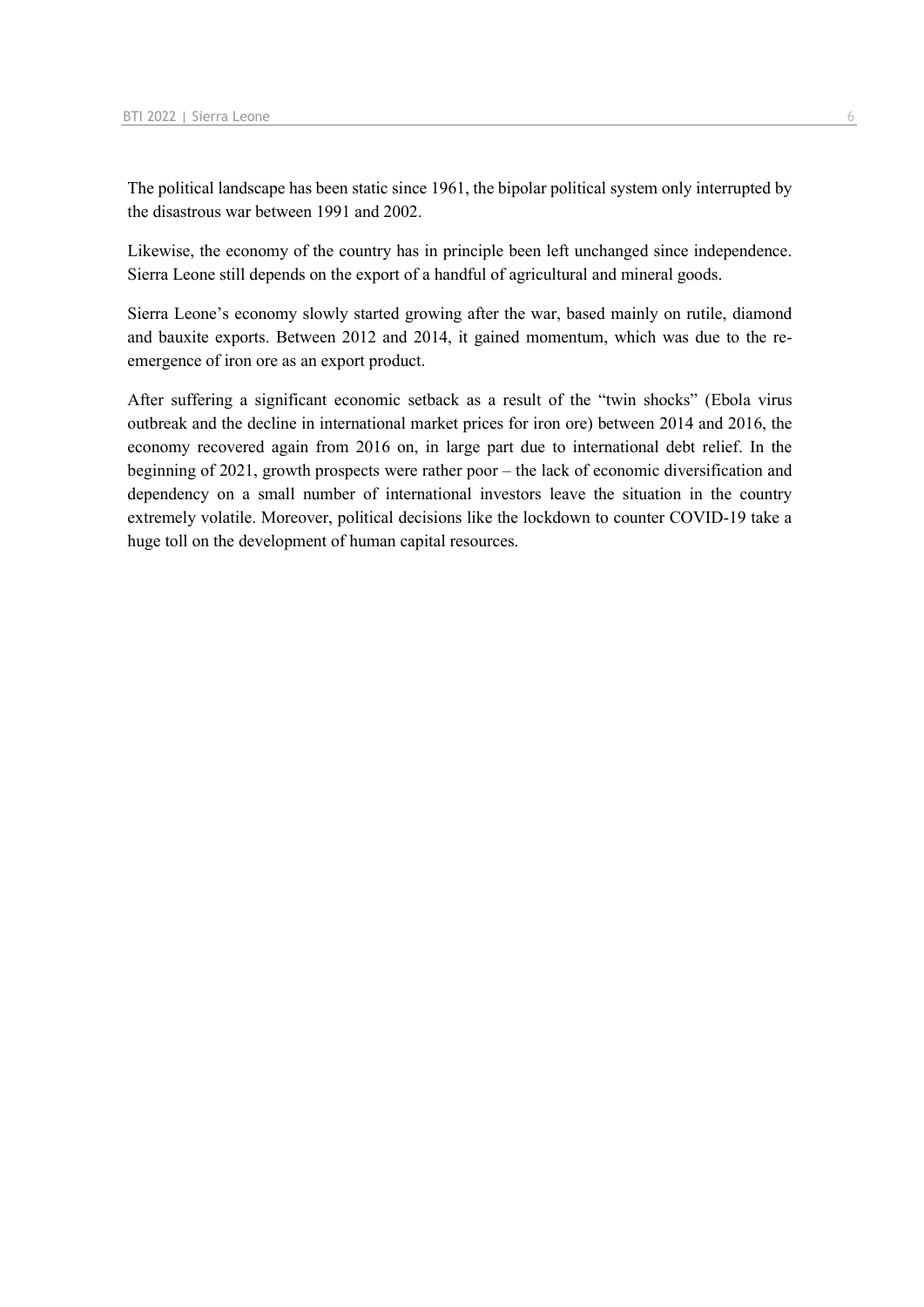The BTI combines text analysis and numerical assessments. The score for each question is provided below its respective title. The scale ranges from 1 (worst) to 10 (best).

## Transformation Status

## I. Political Transformation

#### **1 | Stateness**

Since the end of the civil war in 2002, Sierra Leone has undergone wide-reaching security sector reform processes. Supported by the United Nations as well as a range of individual donor countries (in particular UK) the national police and military were trained to perform in line with human rights standards, accountability and democratic norms. Despite progress, the Sierra Leone Police (SLP) are still considered one of the most corrupt institutions in the country. Recent surveys suggest that over 60% of people fear negative consequences if they speak out about corruption and more than 50% stated that they had to pay a bribe to receive assistance from the police. Accordingly, the overall effectiveness of the police is limited, with endemic corruption and a lack of resources undermining the trust of the public.

The monopoly on the use of force is restricted to certain urban areas (the urbanization rate is 43%) and territory reachable by main roads. Large areas of the country remain isolated, with very limited public infrastructure. During the rainy season (May to November), most roads are inaccessible (less than 10% of roads are paved). The border regions with Guinea and Liberia remain volatile. Non-state security providers (vigilantes, private security companies) control certain regions of the country and organized crime groups operate across the borders. Whereas currently no non-state actors challenge the state's monopoly of force, the informal social networks to mobilize armed groups are in principle intact; secret societies, traditional hunter guilds, ex-combatants and disenfranchised youth have the potential to form armed groups, and the porous borders as well as cross-border ethnic affiliations favor the illegal flow of weapons and illicit goods.

#### **Question** Score

Monopoly on the use of force 8 $\frac{22}{10}$  $106$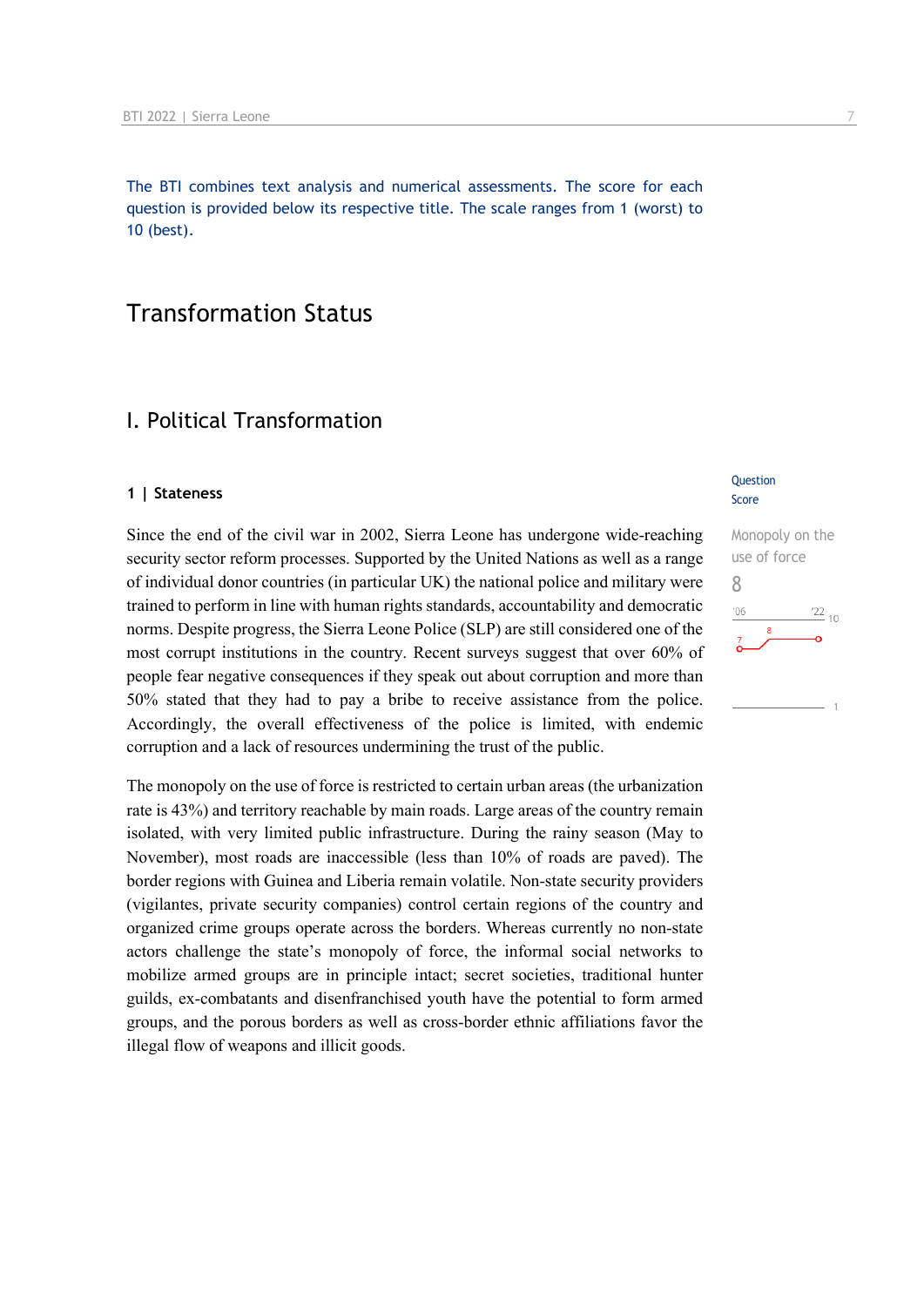The major groups in society accept and support the official concept of the nationstate. In principle, the constitution provides citizenship rights to all people living in Sierra Leone. Nonetheless, members of non-African minority groups are discriminated against – they are denied full citizenship rights by birth, even if their families have been living in the country for generations (like members of the economically influential Lebanese and Indian communities). The requirement for full citizenship is that the person has to be of African descent. People of non-African descent can still apply for citizenship by naturalization, which gives them voting rights, but they remain ineligible to run for public office. The government has stated in the past that it intends to abolish this racially discriminating piece of legislation, but no concrete actions have been taken. Likewise, the dual citizenship crisis is ongoing and exemplifies how the concept of citizenship can be manipulated for political purposes.

State identity, the legal framework and institutional arrangements are based on secular norms and principles. The constitution provides for the separation of state and religion. Political institutions and the legal order are not guided by religious dogmas.

Sierra Leone is predominantly Muslim, an estimated 80% of the population, the remaining 20% being considered Christians, forms of syncretism being common. Most Muslims follow the Sunni tradition of Islam, about 10% are adherents to the Ahmadiyya. The majority of Christians follow one of the established protestant denominations, but Pentecostal churches are on the rise.

Ethnic and religious identities correlate to a certain extent, but most ethnic groups adhere to more than one religion.

The relations between adherents of various religions are good, inter-religious violence is extremely rare, and organizations like the Inter-Religious Council of Sierra Leone (IRCSL) foster mutual respect and understanding.

However, there have been reports of inter-religious tensions. For example, in early 2019, unrest erupted in Kambia District over perceived provocations between Muslims and Evangelical Christians, whose ceremonies involving loud music were held during Muslim prayer times. In a different incident, members of the Poro Secret Society attacked a Muslim community (to initiate young males by force) and a police station near Kenema, the third largest city in the country, to protest a new government ban on initiation rites.



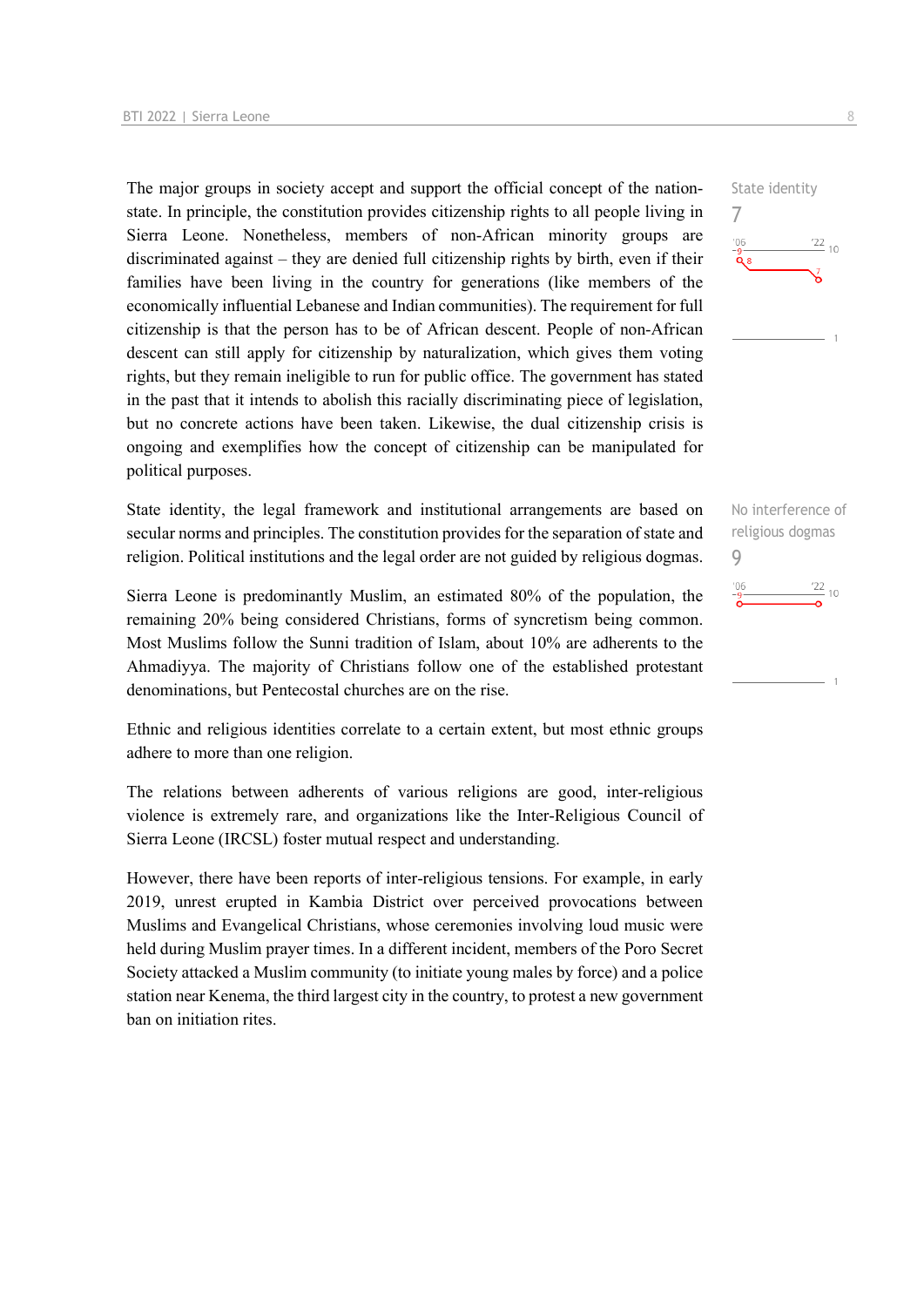Basic administrative functions of the state remain highly insufficient, delivery of public services is inadequate and the majority of the population lives in poverty with only very limited socioeconomic perspectives.

Mismanagement, corruption, clientelism and the lack of human, as well as material resources curtail the functioning of state institutions on all administrative levels.

The outbreak of COVID-19 aggravated existing weaknesses in basic infrastructure. The closure of schools hampered education prospects, especially for girls, and limited future human capital growth. The deficient health care sector came under additional pressure, and countermeasures such as contact tracing, specialized training of local staff, the provision of medical supplies and setting up isolation wards were only possible with the assistance of the international community. Travel and movement restrictions have disrupted (formal and informal) domestic economic activities. Small-scale mining has been reduced. Families lost their incomes and food insecurity has risen sharply.

#### **2 | Political Participation**

A legal framework for universal suffrage, the right to campaign for office and periodic democratic elections are in force. Since 2002, general elections have been held regularly (2007, 2012 and 2018), while local elections were conducted in 2004, 2008 and 2012. Additionally, several by-elections were held. Over time, democratic processes have strengthened.

According to international observers, all elections were considered free, fair and transparent including the latest general election in March 2018, which was the first one organized by Sierra Leonean institutions without U.N. support.

In mobilizing electorates, both parties have resorted to exploit the existing ethnoregional divide within the country. The stronghold of the SLPP lies historically in the south with the Mende and the Limba, while the APC relies mainly on the Temne in the north. As in the past, mass political support was generated by accentuating ethnicity rather than presenting competing political visions and programs.

A number of by-elections, re-run elections and paramount chieftaincy elections took place during the reporting period and more are scheduled for 2021. In a hotly contested by-election in Constituency 110, Freetown Peninsula, in December 2020, which was overshadowed by violence and allegations of fraud, the APC candidate won.



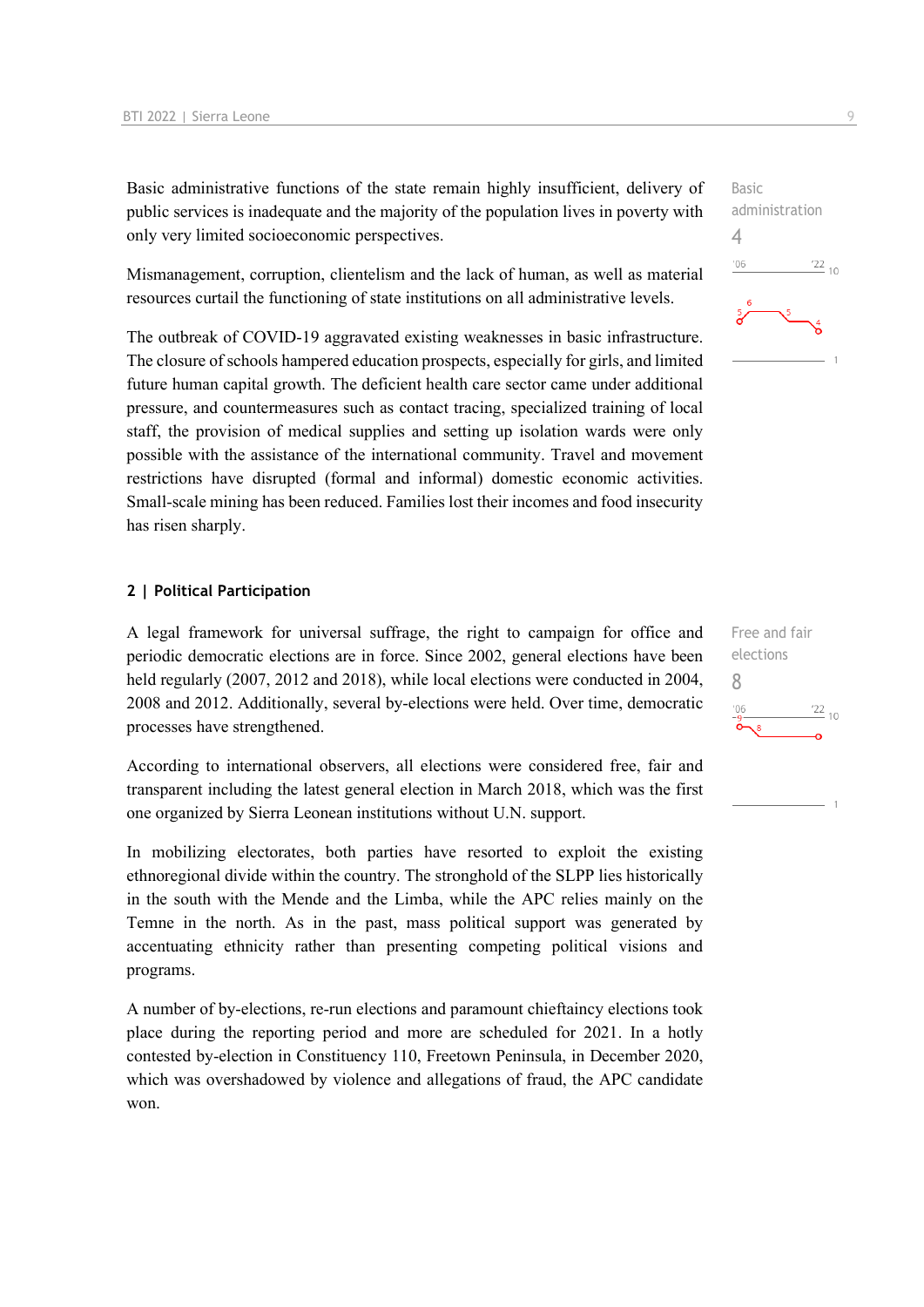The democratically elected government has – through international legitimacy and support as well as available financial and political resources – effective power to govern in the capital and political strongholds. At the same time, the opposition party generally dominates a number of electorates and holds significant influence on the local level. It is thereby in the position to act as a veto power. Additionally, traditional authorities such as chiefs and healers hold significant power in the hinterland. The implementation of policies on the local level is impossible without their approval and cooperation. Large mining companies also wield considerable power, not only in their licensed areas, but also through relations with political representatives.

After the civil war, local militias were disbanded and the military and the police were restructured. However, informal networks to mobilize militias remain intact in the hinterland, and a degree of uncertainty remains over the effectiveness of the security sector reform. Under certain circumstances armed groups could challenge the government through the use of force.

Freedom of association and assembly are guaranteed by the constitution. In principle, citizens are entitled to form parties and civil society organizations (CSO) and to hold public assemblies.

In practice, however, those rights are repeatedly curtailed. Even though the controversial Public Order Act from 1965 has been overhauled such that Section 5, criminalizing defamation, false news and seditious libel, has been repealed, the right to assemble in public remains curtailed, with the police frequently cracking down on peaceful protests.

Just as the previous government under Koroma instrumentalized state of emergency regulations during the EVD crisis to silence and intimidate critics, the new government under Bio uses the state of emergency regulations which are in place to combat COVID-19 to weaken his political opponents. In order to enforce health directives, the military and police have been deployed, freedom of movement has been restricted and public gatherings have been banned. As of January 2021, Sierra Leone maintains some of the restrictions put in force as part of the original 12-month state of emergency regulations. For example, public gatherings of over 100 people remain banned.

Sierra Leone has a diverse media landscape, with newspapers, radio and television stations, web portals and the national Sierra Leone Broadcasting Corporation (SLBC). As internet access is restricted, as significant numbers of people are illiterate and TVs are hardly affordable for the majority, radio stations are the most important source of information.

The constitution provides a legal framework for freedom of speech and press. The abolition of Section 5 of the Public Order Act in July 2020 has been hailed a victory for press freedom by international and national campaigners, the Sierra Leone

Effective power to govern 7  $-06$  $\frac{22}{10}$ 

Association / assembly rights 6  $\frac{22}{10}$  $106$ 

Freedom of expression 6 $\frac{22}{10}$  $^{\prime}06$  $\mathcal{N}^6$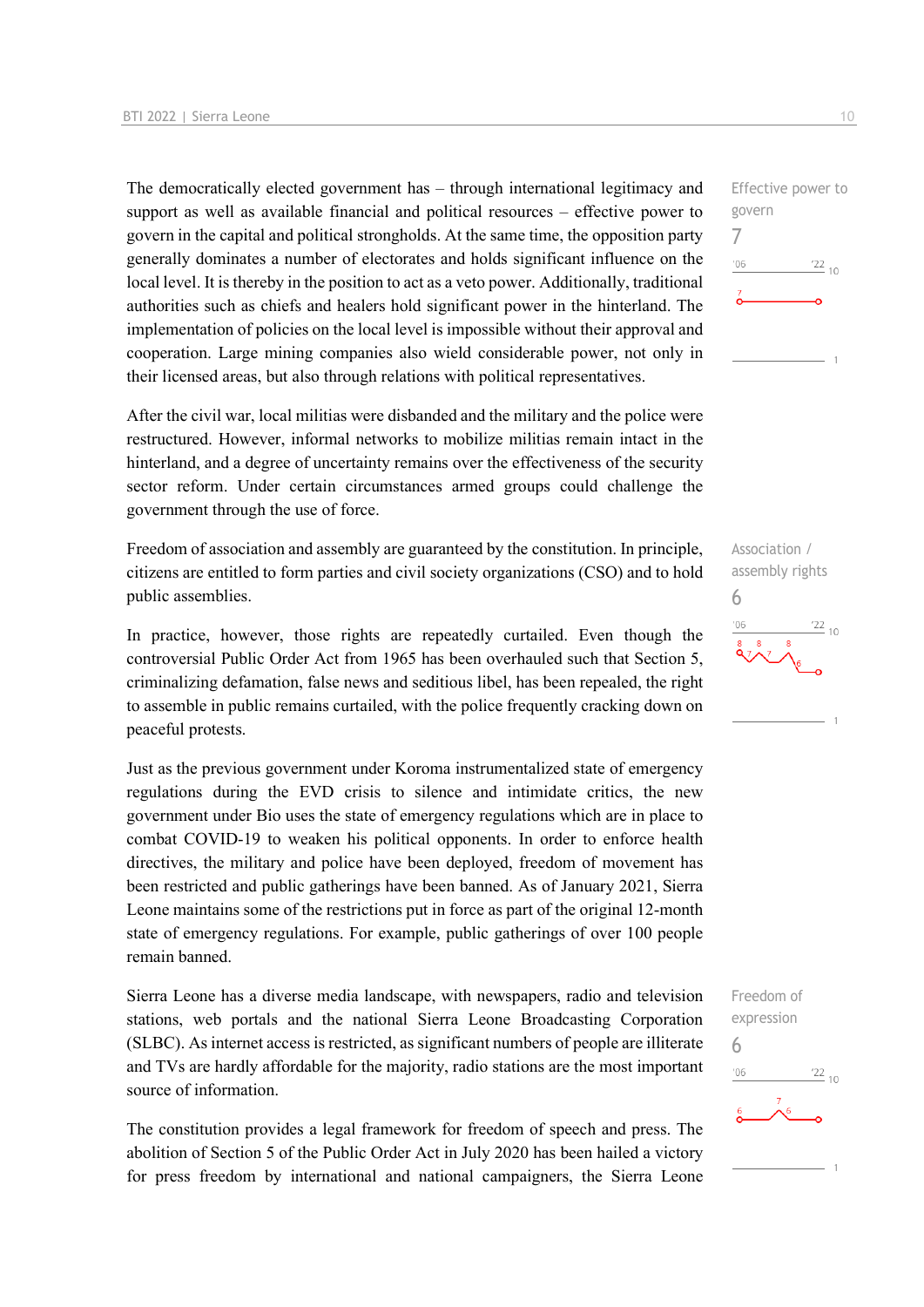Association of Journalists (SLAJ) and other stakeholders. Among other things, Section 5 declared the "publication of false news" a punishable offense, stating that any person "who publishes any…report which is likely to cause fear or alarm to the public…shall be guilty of an offence." Obviously, this provision offer considerable leeway for interpretation and placed journalists under constant threat.

However, investigative journalism and protection of journalists remains weak. In May 2020, ex-minister and publisher of the Awareness Times newspaper, Sylvia Blyden, was arrested for libel and detained for three weeks without trial. It is too early to assess how far repealing Section 5 will contribute to greater freedom of expression and to investigative journalism and thus governmental accountability and transparency. For example, in October 2020, the Supreme Court ordered the arrest of a lawyer for suggesting on social media that court rulings are influenced by political considerations. And in early December 2020, three men were arrested for having allegedly insulted the president's mother. The Right to Access Information Act, which came into force in 2013, was intended to contribute to transparency in governmental affairs, but de facto the political will to make government information accessible remains very weak.

#### **3 | Rule of Law**

The separation of powers is formally established but weak in practice. The constitution provides for a presidential system. Governing powers are concentrated within the realm of the executive branch. The positions of the legislature and, to an even greater extent, the judiciary are comparatively weak. The mechanism of checks and balances are inadequate.

A nationwide state of emergency was declared on March 25, 2020, even before the first COVID-19 case in the country had been detected. The president announced that it was to last for a whole year, which differs remarkably from approaches in other countries, where short-term measures were subject to continuous review. In principle, the state of emergency gives the president the authority to make regulations and take measures he considers necessary, without being bound by constitutional safeguards or judicial oversight.

The judiciary is not in the position to counter the executive and keep it in check. Judges, among them the members of the Supreme Court, are appointed by the president, following proposals made by the Judicial and Legal Service Commission, whose members are appointed by the president and judges. The positions of the attorney general and the minister of justice are combined in a single individual, blurring the lines between powers.

Separation of powers 4 $\frac{22}{10}$  $06'$ 

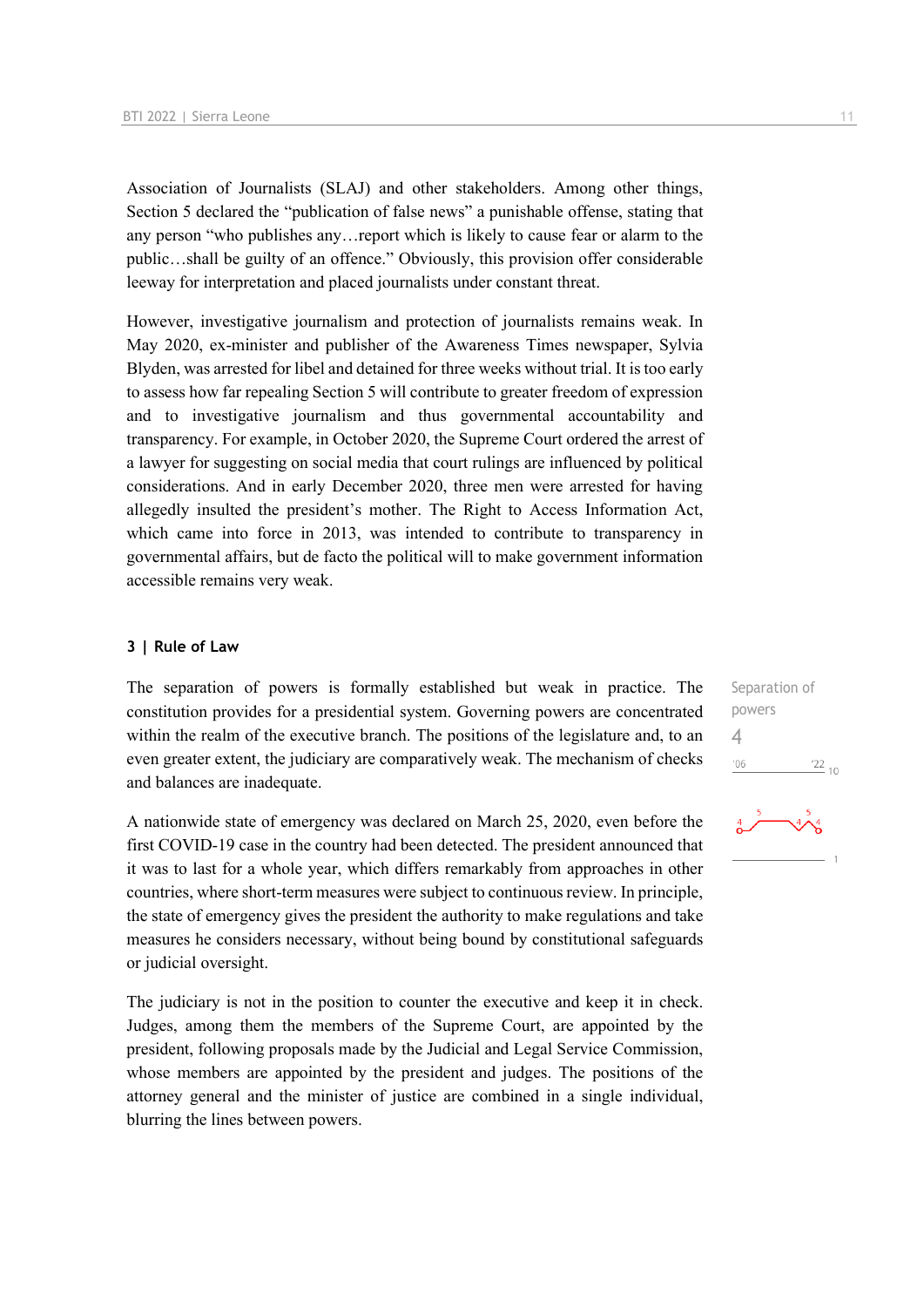The independence of the judiciary is heavily impaired by the exertion of political influence. Shortly after the presidential election in March 2018, the High Court of Justice ruled that 10 APC parliamentarians were disqualified from parliament due to financial irregularities during their election campaigns; the SLPP replaced nine of them with their own party members, a move which is, according to opposition members and lawyers, of questionable constitutionality. Widespread corruption and a lack of human and material resources limit the effectiveness of the judicial system on all levels.

The top echelon of the judicial system comprises three courts: the Supreme Court, the Court of Appeals and the High Court of Justice. At the district level, magistrate courts, and at the local level, chieftaincy courts are formally responsible for administration of law.

Prisons are overcrowded. Juvenile and adult offenders are kept in the same facilities. Although the judiciary has demonstrated independence on some occasions, overall enforcement remains weak.

As a result of the deficient capacities of judiciary, officeholders who break the law and engage in corruption are generally not adequately prosecuted. Like his predecessors, President Bio has declared the fight against corruption one of his primary political goals, and the government has invested considerable resources in investigating corruption, office abuse and mismanagement under the previous APC government. Prosecution of abuse of office committed since the SLPP took power does not seem to be of comparable priority, at least when it comes to persons in high office. The rule of law is still undermined by political corruption in all branches of the government and its agencies and all legislative and institutional changes (e.g., code of conduct rules, strengthening the ACC mandate) have yet to produce discernable results.

For the general public it remains extremely difficult to officially complain against misconduct by government officials. Notwithstanding the existence of institutions such as the Office of the Ombudsman, the Independent Police Complaints Board and the Legal Aid Board the majority effectively have no tools to defend themselves against arbitrary and unlawful conduct by government officials.

Independent judiciary  $\Delta$  $-06$  $\frac{22}{10}$ 

Prosecution of office abuse 4 $^{\prime}06$  $\frac{22}{10}$ 

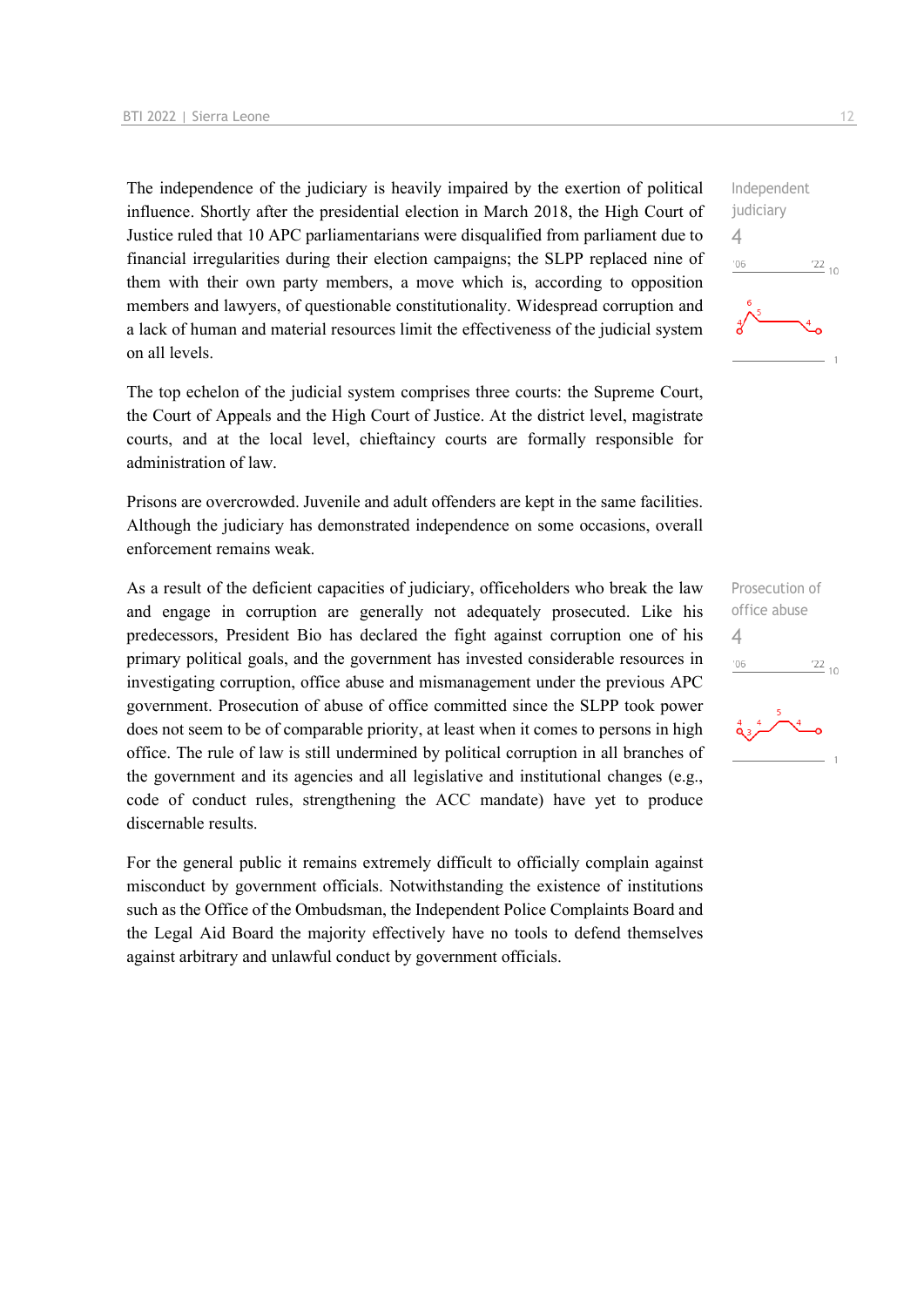Civil rights are codified by law, and Sierra Leone has made significant progress de jure: important international human rights treaties have been ratified, the country collaborates with institutions such as the U.N. Human Rights Council, UNICEF, U.N. Women and has declared its intention to implement U.N. Resolutions 1325 and 1820, which call for a gender perspective in postwar reconstruction, among other things.

Following recommendations by the Truth and Reconciliation Commission (TRC), a National Human Rights Commission was founded. A Parliamentary Human Rights Committee, as well as a National Forum for Human Rights (NFHR), which serves as an umbrella organization for numerous CSOs, are in place.

De facto, however, violations of civil rights are common. The death penalty is still in force (although a moratorium on executions is in place) and equal access to justice is nonexistent. Sexual violence, gender-based discrimination and exploitative widow rites are widespread. Police brutality and mistreatment of prisoners is common. Child labor, early and forced marriage and trafficking in persons remain serious concerns. The majority of members of marginalized groups such as disabled people and the elderly live under precarious conditions; the rights of LGBTIQ+ are neglected. The year-long restrictions under the state of emergency have had far-reaching effects on civil rights such as freedom of movement and the right to assembly. Whereas derogations from constitutional rights to fight the pandemic are justified as long as they are proportional, the lines between public health and political reasons for implementing certain restrictions are at times blurred.

#### **4 | Stability of Democratic Institutions**

Democratic institutions exist and are legitimized through elections. In everyday politics, however, frictions among those institutions result in inefficiency and an overall deficient performance. Informal processes of power brokering and vested interests imply long lasting, often non-transparent bargaining processes. The APC appealed the High Court ruling that resulted in the SLPP becoming the majority in parliament. The matter was subject to controversies over jurisdiction within the upper-level judicial system. APC lawyers refused to argue before the Court of Appeal until the Supreme Court decided upon the applications brought before it regarding the same matter, stating that a Court of Appeal ruling would be futile if the Supreme Court were to agree with the APC brief.

The relationship between the national government and regional and local governments is strained. For policies formulated at the federal level to be implemented at the regional and local levels requires the cooperation of regional and local authorities, whose interests not necessarily accord with those of the central government.



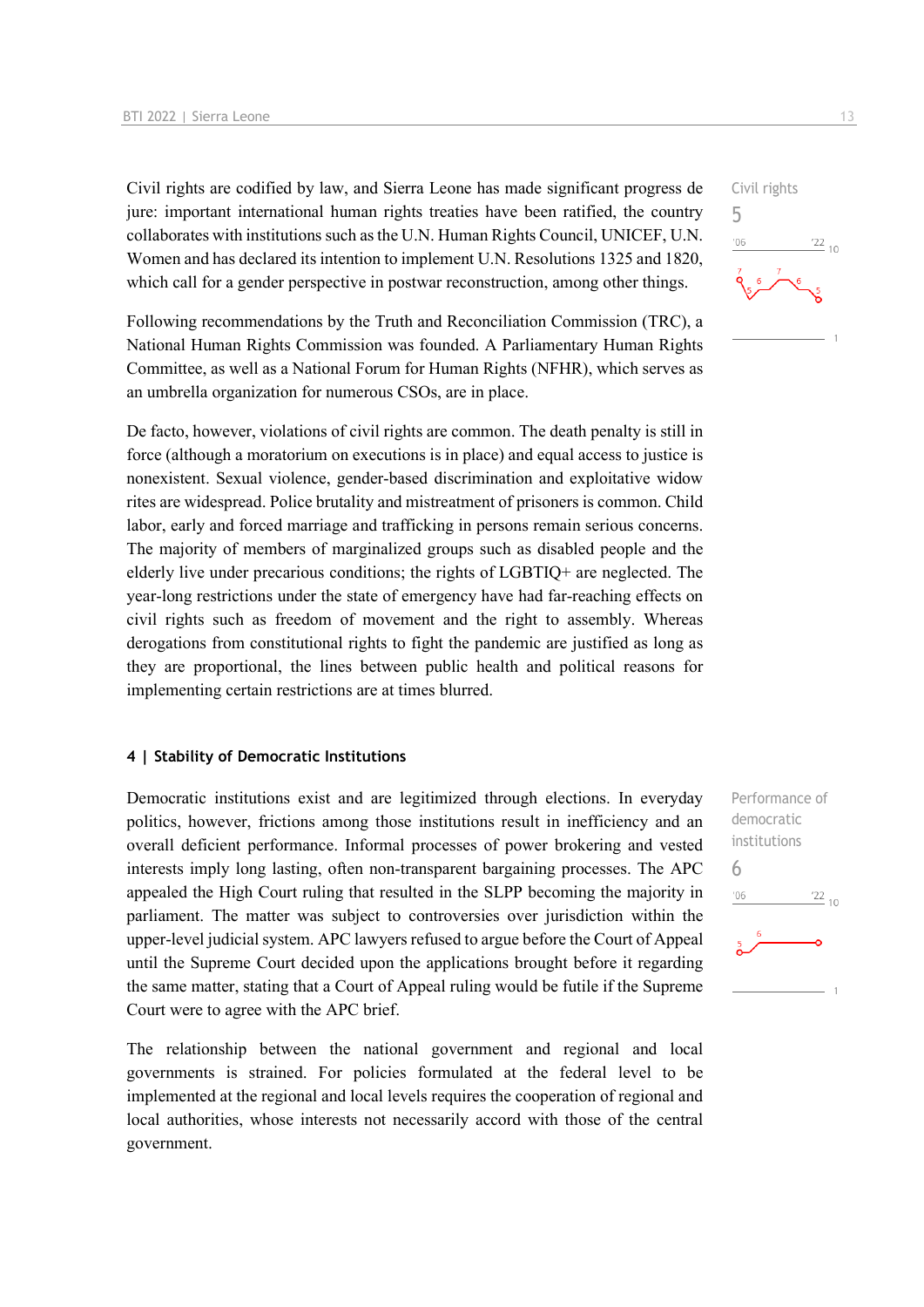Up to 2004, when the Local Government Act came into force and local councils were established, traditional authorities were the only form of local government. Hence, traditional power structures do have significant influence and exist parallel to formally democratic government structures.

A number of key political actors such as government bodies, political parties and civic organizations accept democratic institutions as such as legitimate. At the same time, processes of power-sharing, policy formulation and decision-making frequently do not follow democratic norms and values but are characterized by the influence of informal social networks, vested interests and the pursuit of individual gains.

Given the administrative deficiencies of the polity and general poor living conditions, the stability of democratic institutions is not a given – at the end of the day, the legitimacy of a democratic political system depends on the delivery of public services to the population. In a situation where a significant part of the population becomes disenfranchised and alternative key political actors such as traditional authorities, secret societies, traditional hunter guilds or elements within the military use their influence to mobilize those people, democracy's institutional legitimacy could be under serious threat.

In principle, the executive seems willing to uphold its commitment to existing democratic institutions, despite the exceptional powers granted through the state of emergency regulations in the fight against COVID. At the same time, the government reveals a tendency to take advantage of regulations to suppress dissent in certain communities and to slow political initiatives among the opposition.

#### **5 | Political and Social Integration**

The party system resembles a two-party system as there have been shifts between the two blocks. Volatility is relatively low, but clientelism is strong. Political polarization, though not ideological, remains high. Breakaway factions and ambitious individuals have tried to challenge the duopoly, but to no avail.

The most prominent example of such an individual during the 2018 elections was Kandeh K. Yumkella, who, after a career in the United States and at the U.N. returned to Sierra Leone and founded the National Grand Coalition (NGC). The NGC won four seats in the new parliament.

The Coalition for Change (C4C), an alliance of a number of smaller parties, managed to win eight seats in the new parliament. The presidential candidate of the C4C was Samuel Sam-Sumana, who served as vice president under Koroma between 2007 and 2015, when he was fired by the president – the concrete circumstances remain unclear. In 2011 he was also in the midst of the Timbergate corruption scandal, allegedly having offered permits to conduct illegal logging operations in exchange for bribes.

6

 $'06$ 

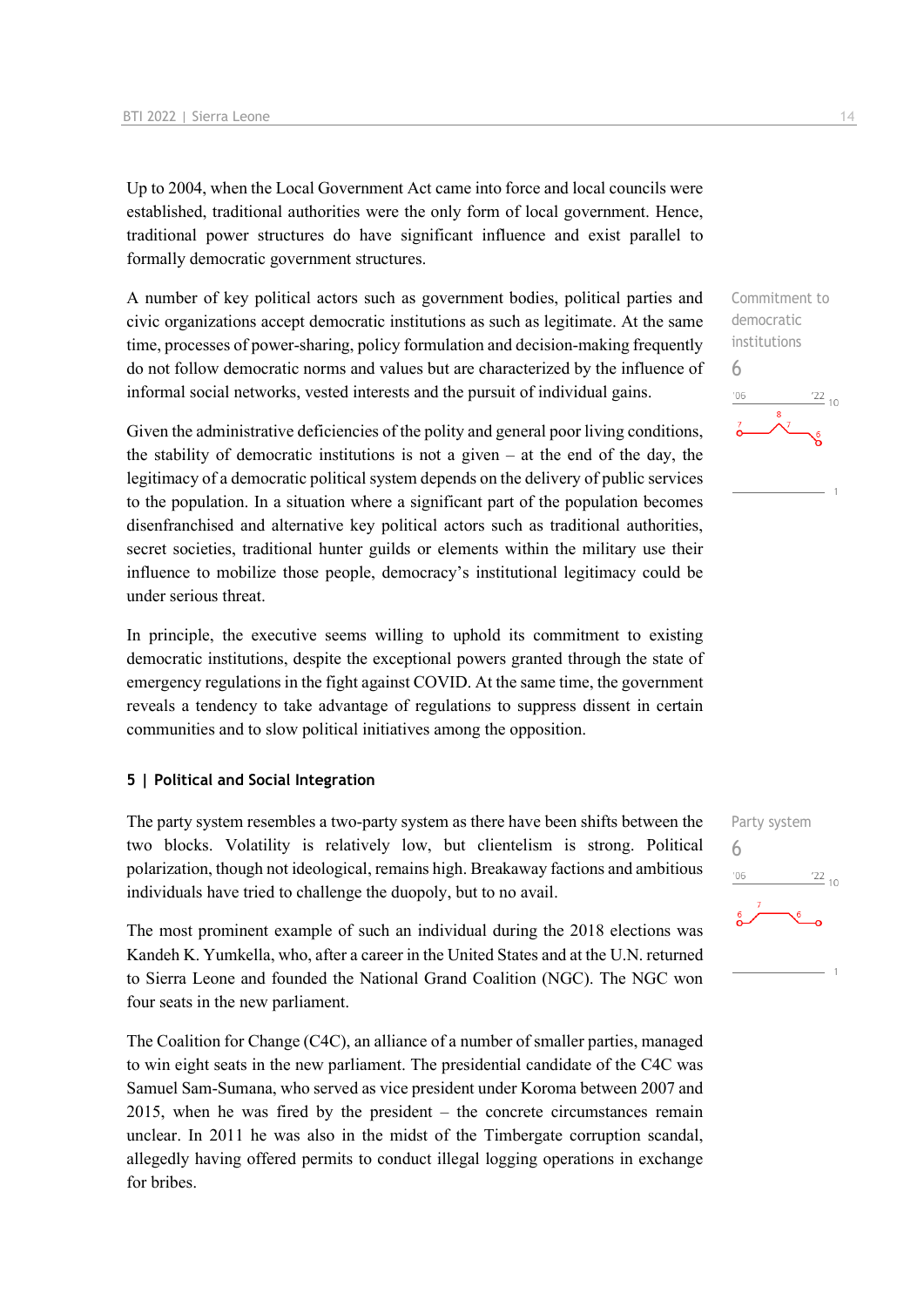It has been argued that the main reason for the SLPP to invest the resources and determination described above into taking control of the comparatively weak parliament (as opposed to the executive) was to install a SLPP speaker of the house, to allow it to take control of proceedings and push through acts such as the one creating the Commission of Inquiry (COI) to settle scores with the former government. Moreover, it became possible to sidestep the NGC and the C4C. In this sense, political and social integration remains rather weak.

Sierra Leone's political and economic system is dominated by a few interest groups. Only a small elite of political, traditional and economical actors, embedded in fluid social alliances and informal networks, has access to the countries' resources (e.g., government jobs, land, economic opportunities).

A plethora of CSOs is active and furthers the interests of certain social groups (e.g., women, youth, rural communities) or focuses on specific policy issues (e.g., the environment, justice, urban development). Even though some CSOs succeed in certain areas, mostly on the level of specific projects, CSOs as a whole remain weak compared to the above-mentioned interest groups. Intervention in the political process is restricted due to organizational inefficiencies and a lack of resources. A significant number of CSOs depend on the support and assistance of international partners and donors.

Public opinion survey data for Sierra Leone is not readily available (nor is survey data in general). According to Afrobarometer survey data (2020), more than 85% of respondents prefer democracy to any other kind of government. At the same time, almost 64% of interviewees feel the country is "going in the wrong direction," and almost 72% describe their living conditions as bad. In other words, whereas people in principle approve of a democratic system, the implementation of corresponding policies falls short and the general populace does not reap the benefits of a formally democratic system.

According to the National Electoral Commission (NEC), more than 80% of registered voters headed for the polls for the presidential run-off election in March 2018. As in the following by-elections, this turnout was the result of ethnoregional mobilization rather than the informed approval of political programs by individual voters.

Statistics Sierra Leone (SSL), the central national authority for statistical information, does not provide public opinion data referring to the approval of democracy.

## Interest groups 5  $\frac{22}{10}$  $'06$

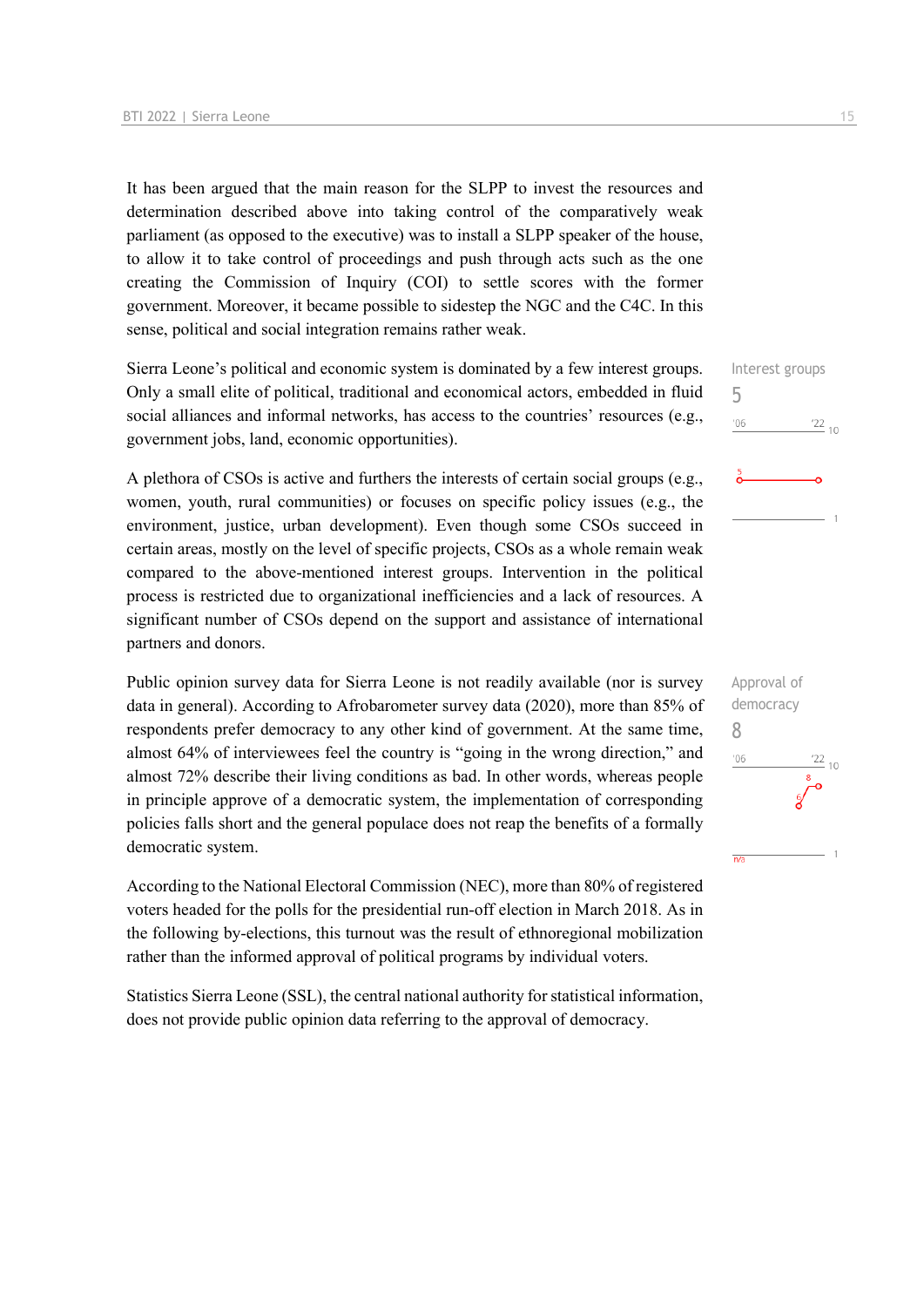Social capital which fosters cooperation and mutual support for purposes of self-help does exist. Extended families, village communities and self-help groups such as women's groups provide social mechanisms for self-organization and provide support networks for disadvantaged members of segments of society. Likewise, the overall respectful relationships among followers of different religions provide social capital for solidarity among all Sierra Leoneans and the development of modes of nonviolent conflict resolution.

During the EVD crisis in 2014/2015, the self-organizational capacities of civil society eventually came to the fore and contributed to the successful elimination of the virus. In the case of COVID-19, the Civil Society Platform, an alliance of CSOs, called on the government to enable CSOs and local initiatives to contribute more effectively to the fight against COVID-19 by, among other things, assuring that the security forces adhere to standard operating procedures when enforcing compliance measures in quarantine facilities and homes, curfews and checkpoints.

## II. Economic Transformation

#### **6 | Level of Socioeconomic Development**

Sierra Leone is one of the poorest countries in the world. Poverty and inequality are extensive and structurally ingrained.

In its HDI 2019, the UNDP ranked Sierra Leone 182nd out of 189 assessed countries. The poverty rate is very high, with an estimated 70% of the population living on less than \$1.25 a day. The adult illiteracy rate is around 40%, but higher among youth, of whom more than 70% are unemployed or underemployed. The World Bank estimated the Gini Index in 2018 at 35.7, which places the country somewhat in the middle of all assessed nations, and the Gender Inequality Index ranks Sierra Leone 182nd out of 189 countries. Life expectancy at birth is 52.2 years and the under-five mortality rate in 2019 was estimated at 109 per 1,000 live births, which, even though it indicates a positive trend for Sierra Leone, is extremely high by international comparison.

Most people live in multidimensional poverty and rely on subsistence farming. Prospects for socioeconomic development are low, especially for youth. Socioeconomic barriers exclude the majority from development.

The COVID-19 pandemic and government reactions to it aggravated existing socioeconomic deficiencies. Food prices went up, economic activity was curtailed, local and regional food supply chains were disrupted, and as a consequence, food insecurity has increased.

#### Question Score

| Socioeconomic |                 |  |
|---------------|-----------------|--|
| barriers      |                 |  |
|               |                 |  |
| 106           | $\frac{22}{10}$ |  |
|               |                 |  |
|               |                 |  |
|               |                 |  |

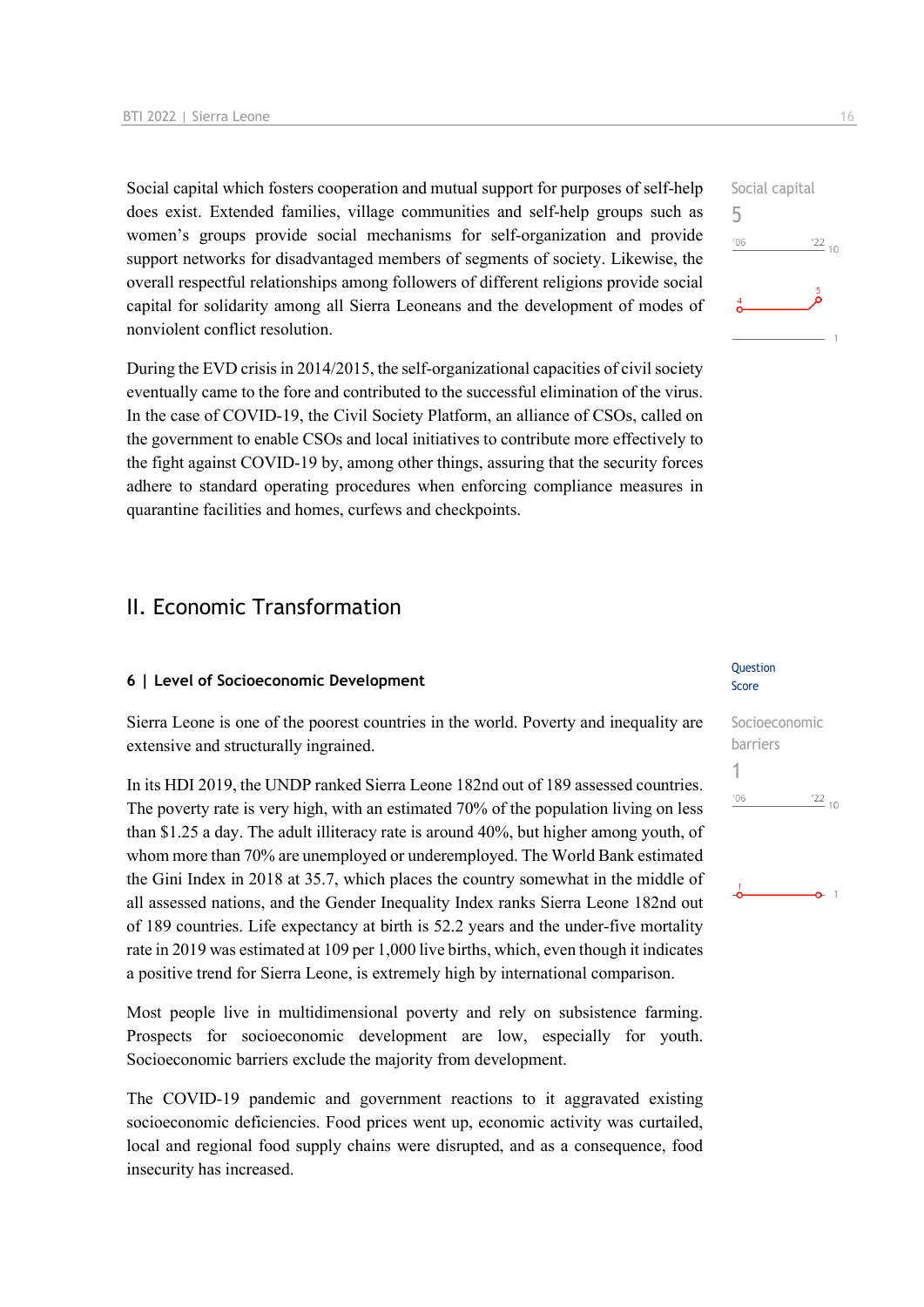| <b>Economic indicators</b> |          | 2017     | 2018     | 2019                     | 2020    |
|----------------------------|----------|----------|----------|--------------------------|---------|
| <b>GDP</b>                 | \$M      | 3739.6   | 4085.1   | 4121.7                   | 3865.0  |
| GDP growth                 | $\%$     | 4.2      | 3.4      | 5.6                      | $-2.2$  |
| Inflation (CPI)            | $\%$     | 18.2     | 16.0     | 14.8                     | 13.4    |
| Unemployment               | $\%$     | 4.5      | 4.4      | 4.4                      | 4.6     |
| Foreign direct investment  | % of GDP | 11.1     | 6.1      | 8.3                      |         |
| Export growth              | $\%$     | 23.3     | $-33.5$  | 61.3                     | $-21.8$ |
| Import growth              | $\%$     | 6.3      | $-11.5$  | 16.5                     | $-3.0$  |
| Current account balance    | \$ M     | $-809.1$ | $-761.7$ | $-915.4$                 |         |
| Public debt                | % of GDP | 69.2     | 69.1     | 71.7                     | 73.7    |
| <b>External debt</b>       | \$ M     | 1751.1   | 1754.7   | 1853.0                   | 2113.5  |
| Total debt service         | \$ M     | 57.4     | 60.4     | 67.9                     | 89.7    |
| Net lending/borrowing      | % of GDP | ä,       |          | $\overline{\phantom{a}}$ |         |
| Tax revenue                | % of GDP |          |          |                          |         |
| Government consumption     | % of GDP | 10.4     | 9.2      | 8.4                      | 10.8    |
| Public education spending  | % of GDP | 4.6      | 7.0      | 7.4                      | 9.3     |
| Public health spending     | % of GDP | 1.9      | 1.6      |                          |         |
| R&D expenditure            | % of GDP |          |          |                          |         |
| Military expenditure       | % of GDP | 1.1      | 0.8      | 0.7                      | 0.6     |

Sources (as of December 2021): The World Bank, World Development Indicators | International Monetary Fund (IMF), World Economic Outlook | Stockholm International Peace Research Institute (SIPRI), Military Expenditure Database.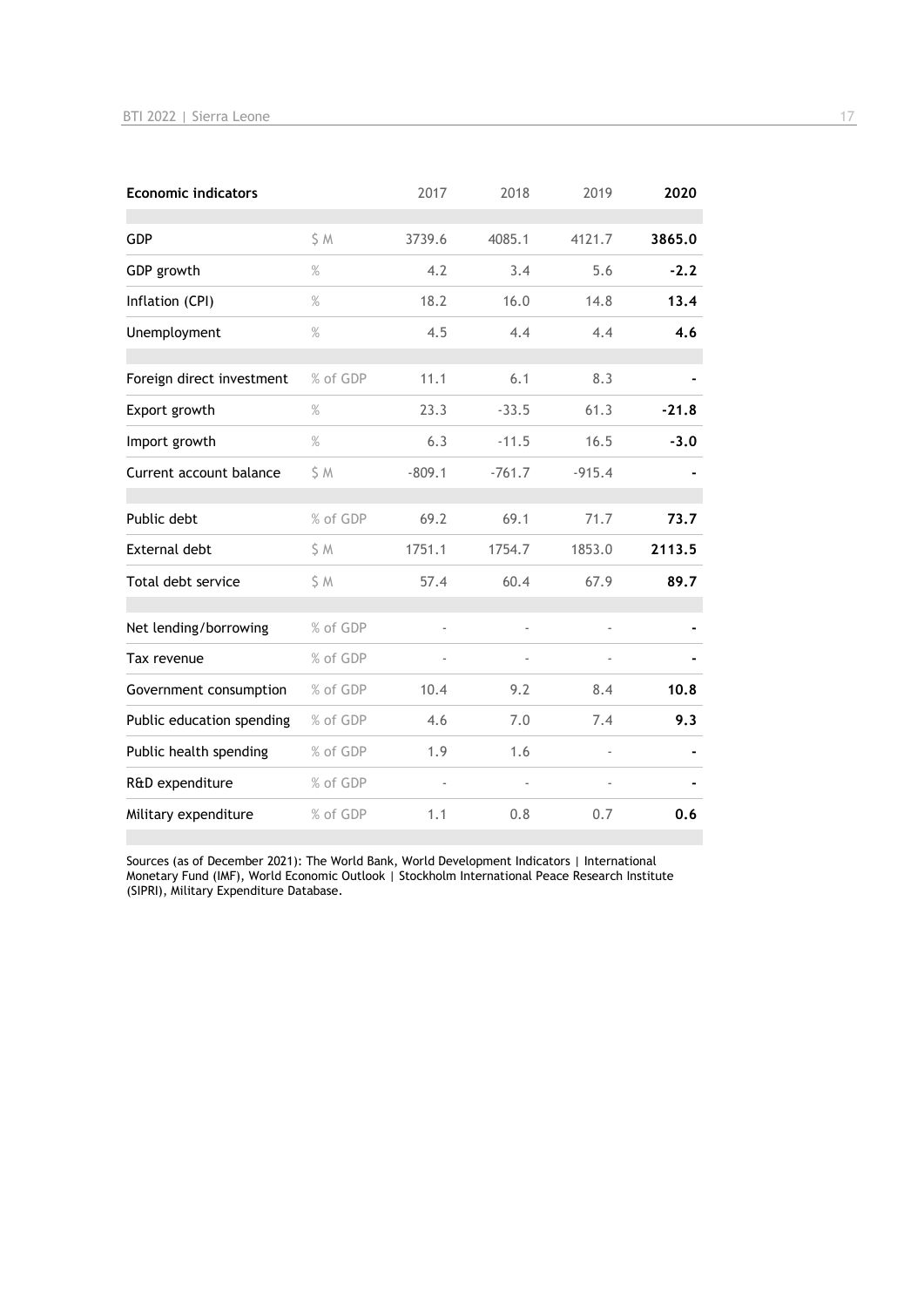#### **7 | Organization of the Market and Competition**

Most people in Sierra Leone make a living working in the informal sector and/or rely on subsistence farming. The institutional framework for market-based competition is inadequate. Free and fair competition, unrestricted participation in the market and a level playing field for all market participants do not exist. The majority of people lack the resources to enter the market – due to low education levels, lack of capital and insufficient framework conditions.

Shortly after taking office, President Bio declared that "Sierra Leone is now open for business," and the MTNDP national development strategy names a diversified, inclusive and sustainable economy as one of its main goals. Institutions such as the Sierra Leone Investment and Export Promotion Agency (SLIEPA) and the National Commission for Privatization (NCP) are in place. In 2015, the Finance Act was enacted to enhance the tax revenue system, and a Strategy for Financial Inclusion aims to create a functioning framework for MSMEs.

But even though the SLPP government embraced the principles of market-based competition, market organization remains weak – Sierra Leone is ranked 163rd out of 190 countries in the World Bank's 2020 Doing Business report. Starting a business takes eight days on average and requires five procedures. According to the Heritage Foundation's Index of Economic Freedom, Sierra Leone's score is 48.0, making its economy the 168th freest in the index. The overall score increased by 0.5 point from 2019 to 2020 due to higher scores for property rights and judicial effectiveness. Sierra Leone is ranked 43rd among 47 countries in the sub-Saharan Africa region, well below regional and world averages.

Sierra Leone does not have a competition or antitrust law, but the Ministry of Trade and Industry has a mandate to regulate anti-competitive business practices.

Sierra Leone is heavily dependent on international financial aid and economic cooperation. The government under President Bio has a strong interest in good relationships with the World Bank, the IMF, other international organizations and bilateral partners. The government has committed to policies aimed at market liberalization, commercialization and privatization.

De facto, however, in the past, privatization policies were not implemented to the extent the IMF suggested. It is unlikely that this will change in the short run. The state maintains a pivotal role in many sectors. The state-owned Sierra Leone Produce Marketing Company (SLPMC) and the Sierra Leone Commodity Marketing Agency (SLCMA) are charged with the promotion of export policies. The energy, transport, fishing and shipping sectors remain to a large extent under government control.



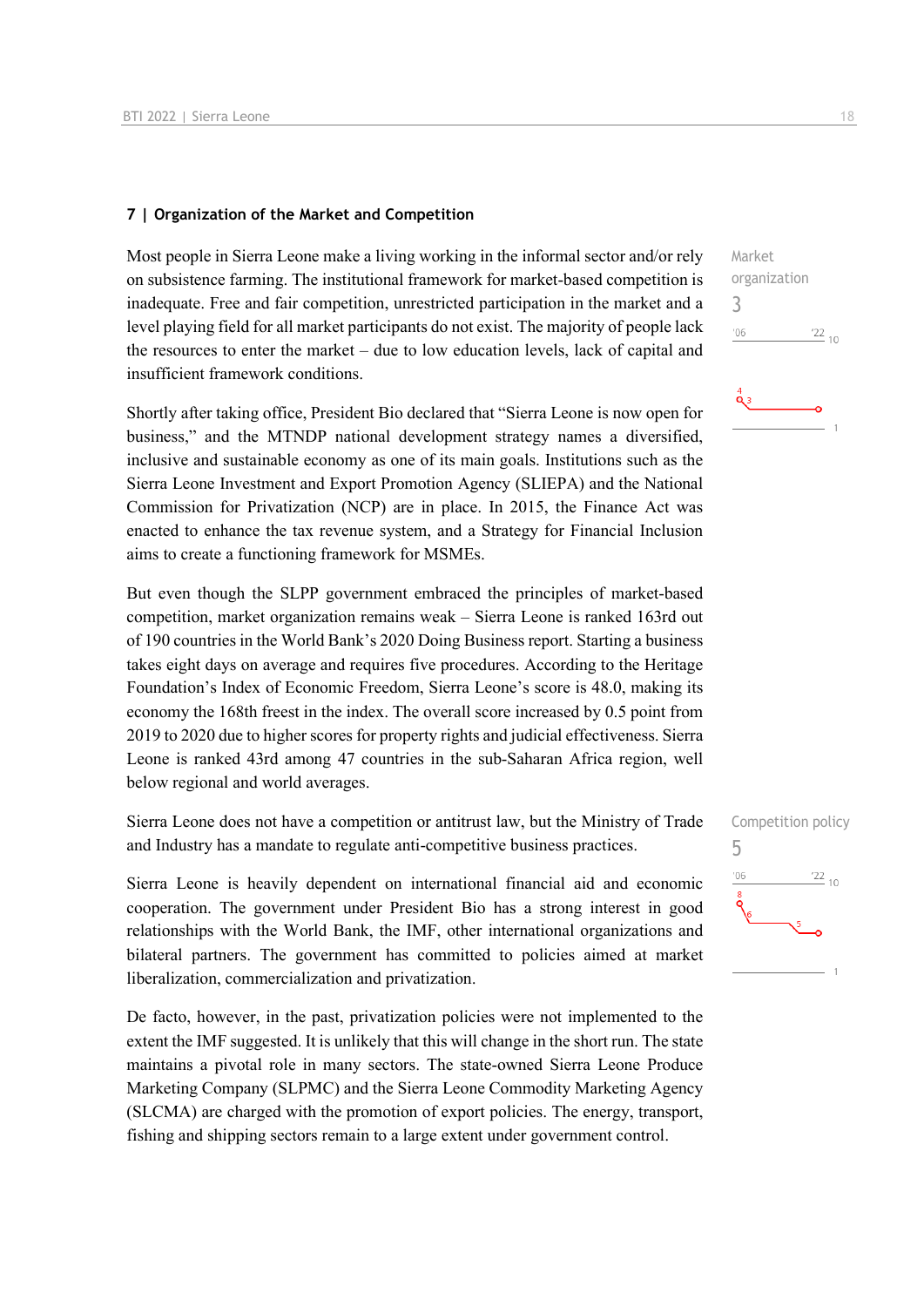In the extractive and agricultural sectors, which generate most of the country's income, a few multinational companies dominate. As significant employers and an important source of tax income, these companies wield strong influence over economic policies. The relationships between government agencies and multinational companies are often nontransparent.

Sierra Leone is not a member of the International Competition Network (ICN).

Foreign trade is liberalized in principle, but significant barriers remain. The country is integrated into the global economy through the export of minerals (iron ore, gold, bauxite, rutile, diamonds) as well as agricultural (palm oil) and food products (shrimp, dried fish) and the import of technology, petroleum products and food products.

Export licenses are required for gold, diamonds, coffee, cocoa, palm oil, ginger and a few other products. According to SLIEPA, exporters have to pay a 2.5% levy on the F.O.B. value of the export.

Import duties average around 20% and are subject to a 15% sales tax. Some items are duty free, such as textbooks, medical equipment, agricultural input and machinery. As an incentive to foreign investors, Sierra Leone offers accelerated depreciation of 40% for plant and equipment during the first year. Imports from other Mano River Union (MRU) states enter tax free.

Sierra Leone has been a member of the WTO since 1995. The WTO conducted a trade policy review in 2017, which stated that the simple average of the most favored nation applied total tariffs is 12%, down from 13.9% in 2004.

The Heritage Foundation's Index of Economic Freedom 2020 ranks Sierra Leone 168th out of 180 countries, placing it in the category of "repressed," a decline from its previous ranking.

The banking sector remains deficient. Flaws in directives and management, a weak policy and legal environment as well as inadequate bank coordination continue to hamper its performance. A shortage of skilled professionals, insufficient technological resources, a deficient interbank market, the absence of credit-risk information, inadequate short-term financial markets, an absence of long-term finance and foreign currency lending combine to pose significant challenges to the banking system. For example, in the World Bank's Doing Business "getting credit" category for 2020, Sierra Leone's banking system was found to perform well below the regional average. Credit information is difficult to obtain and the rights of lenders and borrowers are not effectively protected.

The authorities implemented measures to enhance governance of the Bank of Sierra Leone (BSL) and financial sector oversight. In mid-2019, amendments to existing acts (the Anti-Money-Laundering and Combating of Financing of Terrorism Act and Liberalization of foreign trade 6  $\frac{22}{10}$ 

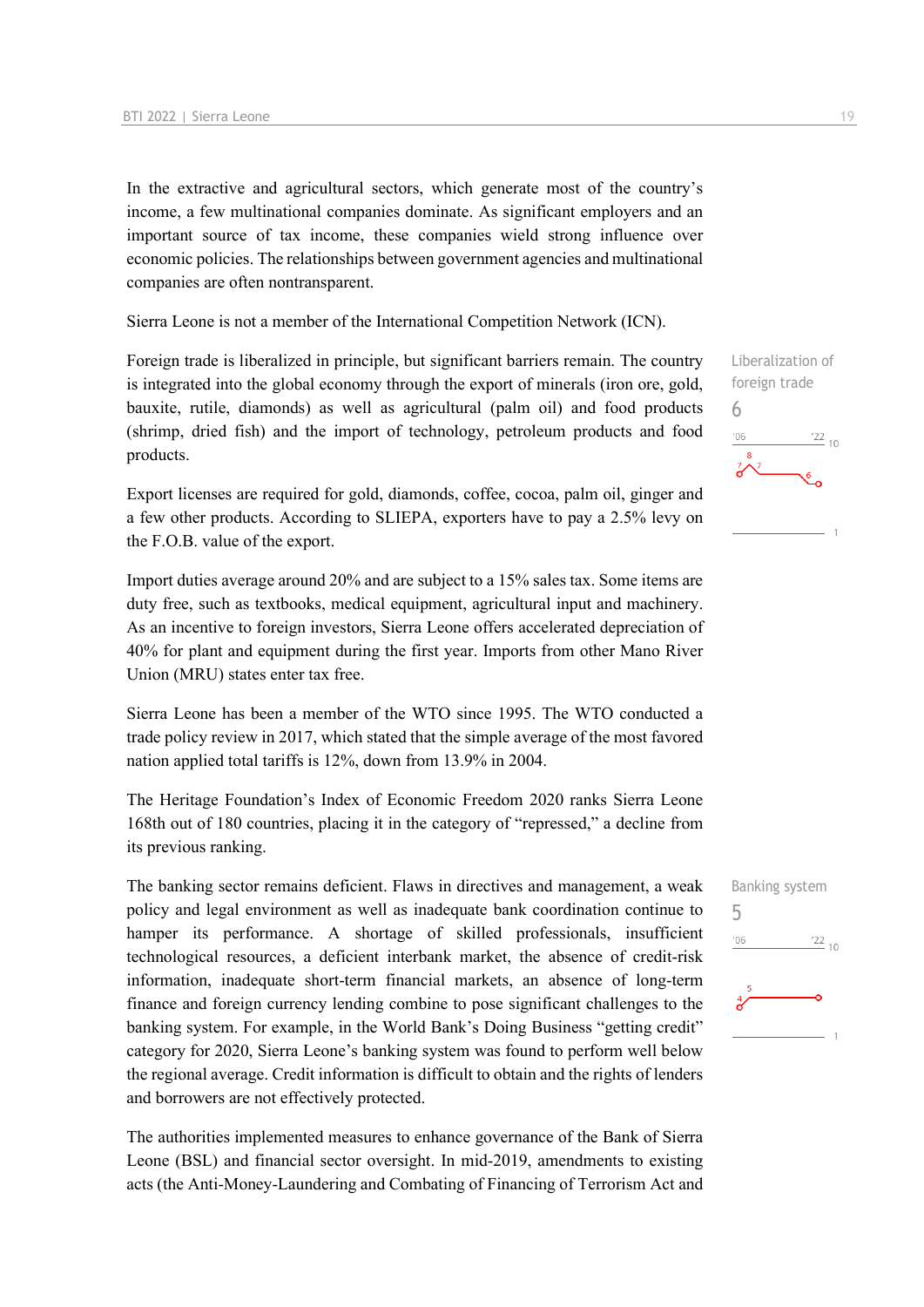the Borrowers and Lenders Act) came into effect. These aim to bolster the central bank's accountability, improve borrowing and lending for businesses, and strengthen overall financial stability.

#### **8 | Monetary and fiscal stability**

De jure the BSL Act of 2000 lists the promotion of monetary stability as one of the main objectives of the central bank, de facto the country has been prone to monetary instability.

Inflation is high at approximately 15%. This is mainly driven by higher prices for transportation and energy, as well as drastic increases in food prices, caused by disruptions in the supply chain due to COVID-19.

The World Bank has predicted that COVID-19 is likely to further intensify financial sector stress. The risks of a global recession could cause a decrease in prices and decreased demand for Sierra Leone's exports, along with a decrease in FDI inflows.

Currency and foreign exchange rate stability is naturally another main objective of the BSL. The leone has depreciated over the years. In late 2020, about 10,000 leones were exchangeable for \$1. The World Bank estimated the real effective exchange rate index (REER) at 99.5 in 2014, 108.2 in 2015, 112.2 in 2017 and 104.8 in 2019.

In general, the government and the BSL have limited capacities to pursue monetary stability, in part because of the structural deficiencies of the banking sector, but also to a large extent due to exogenous factors – most notably, the heavy dependency on unprocessed commodity exports from the extractions sector.

The challenges in pursuing monetary stability are mirrored in the arena of fiscal policy. While the government promotes fiscal stability, institutional weaknesses, a lack of economic diversification and international dependency create an unfavorable setting, which deteriorated further with the onset of the COVID-19 pandemic.

According to the IMF, total public and publicly guaranteed external debt was 40.8% of GDP in 2018 and increased slightly to 42.6% in 2019. The fiscal deficit improved to 3.5% of GDP in 2019 (from 5.8% in 2018), partly due to the elimination of fuel subsidies in the 2019 budget. Other indicators demonstrate a number of other semisevere problems (current account balance 2019: -\$915. 4; total debt service: 64.7%, government consumption: 9.2%; total reserves: \$532.5 million).

As a result of measures to manage the COVID-19 pandemic, fiscal pressure has increased. The Quick Action Economic Response Program (QAERP) sets two main goals: to maintain macroeconomic and fiscal stability and to mitigate the effects of the pandemic on businesses and households. The government undertook efforts to reallocate budget resources and reached out for additional support from the World

Monetary stability 5  $\frac{22}{10}$  $^{\prime}06$ 

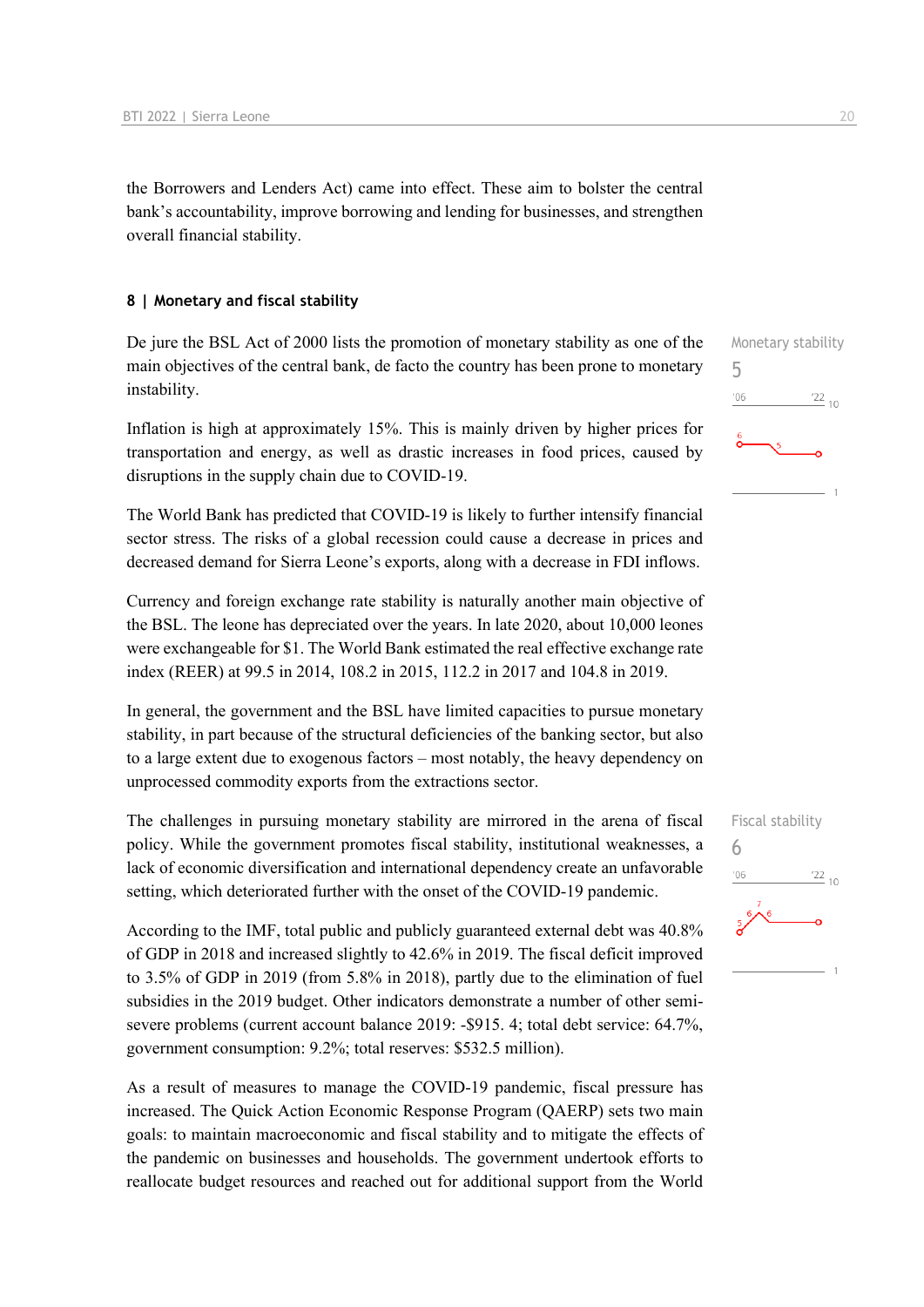Bank, through IMF debt service relief and under the Debt Service Suspension Initiative (DSSI). In June 2020, the IMF approved the disbursement of \$143 million under the Rapid Credit Facility (RCF), which is at the level of previous support measures before COVID-19. Fiscal gaps are certain to remain, subject in scope to the further course of the pandemic. The government and its financial institutions will require ongoing international assistance to sustain stabilization-oriented fiscal policies under the circumstances.

#### **9 | Private Property**

Property rights and regulations are defined formally by law, but they are not implemented and enforced consistently.

The legal framework for doing business consists of a set of laws and regulations, e.g., the Investment Promotion Act 2004, the Mines and Minerals Act 2009, the Petroleum Act 2011, the Finance Act 2015, the Fiscal Management and Control Act 2017 and the Extractive Industries Revenue Act 2018, among others.

Property rights are protected de jure, but the legal framework functions ineffectively. Enforcement of property rights is hampered by a deficient judiciary, a lack of police professionalism and corruption.

According to the World Bank's 2020 Doing Business report, registering a property requires 56 days and seven procedures, and the legal enforcement of contracts before the Freetown High Court/Commercial Section takes 515 days on average.

As stated in the Protectorate Land Act 1927, land cannot be bought or sold in the provinces (except in the west, where members of the former administration accumulated land under questionable circumstances).

However, a land titling system does not exist. Customary land rights are not legally defined, and the process to create a legal framework to define the rights, obligations and roles of the various government and customary authorities along with other nonstate actors is ongoing.

Although foreign investors may not own land, they can lease land for up to 99 years. Significant portions of land have been leased to agricultural investors, clashing with the needs of local subsistence economies.

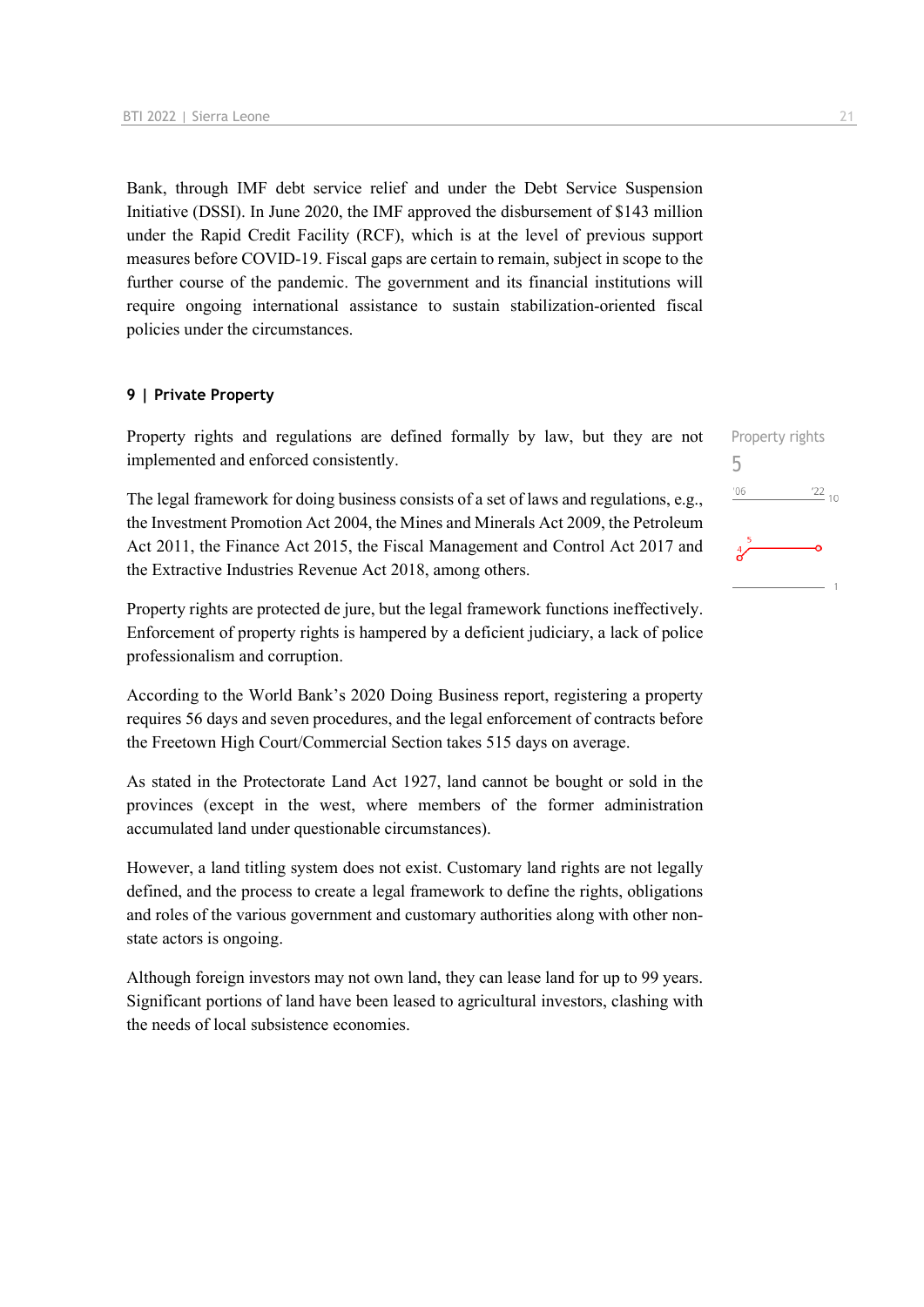In line with market principles and the policies of international donors, the government officially views private enterprises as important economic actors.

The business and investment climate is burdened by the abovementioned obstacles, among them endemic corruption, significant dysfunction in all branches of government, a dilapidated infrastructure and an overall fragile socioeconomic environment.

Privatization processes as demanded by the IMF proceeded slowly due to vested interests and the structural limitations of the economy. However, upon taking office in March 2018, the current government eliminated subsidies to retail fuel, reduced duty waivers and tax exceptions and cut public spending. Despite taking these measures as demanded by the IMF, key sectors of the economy remain under state control or under heavy state influence. Market concentration is strong, with oligopolies controlling key sectors of the economy.

#### **10 | Welfare Regime**

Stately safety nets which compensate for the social risks of the capitalist economic system are negligible; the majority of the population lives in poverty.

Just as the overall economy is to a large extent informal, social safety nets are informal as well. Most people depend on family, clan, community or self-help structures for survival.

In the form of the National Social Security and Insurance Trust (NASSIT) a rudimentary public social insurance system does exist, and the National Commission for Social Action (NaCSA) conducts projects in the social, health and education sectors. Considering the existing overarching development challenges, these structures remain completely inadequate.

The estimated 14,000 EVD survivors and 12,000 orphans, for example, have received little to no support. Many live with long-term complications such as joint problems or vision impairment.

The QAERP aims to build and maintain an adequate stock of commodities at stable prices, to provide safety nets for vulnerable groups, and to assist the local production and processing of staple food items. But without external assistance, the authorities struggle to address the devastating socioeconomic impact of COVID-19, as people lost jobs in the formal and informal sectors, local trade was curtailed, and subsistence farming's productivity reduced.

The World Food Program (WFP) estimated in June 2020 that 63% of the population were food insecure.





 $\overline{1}$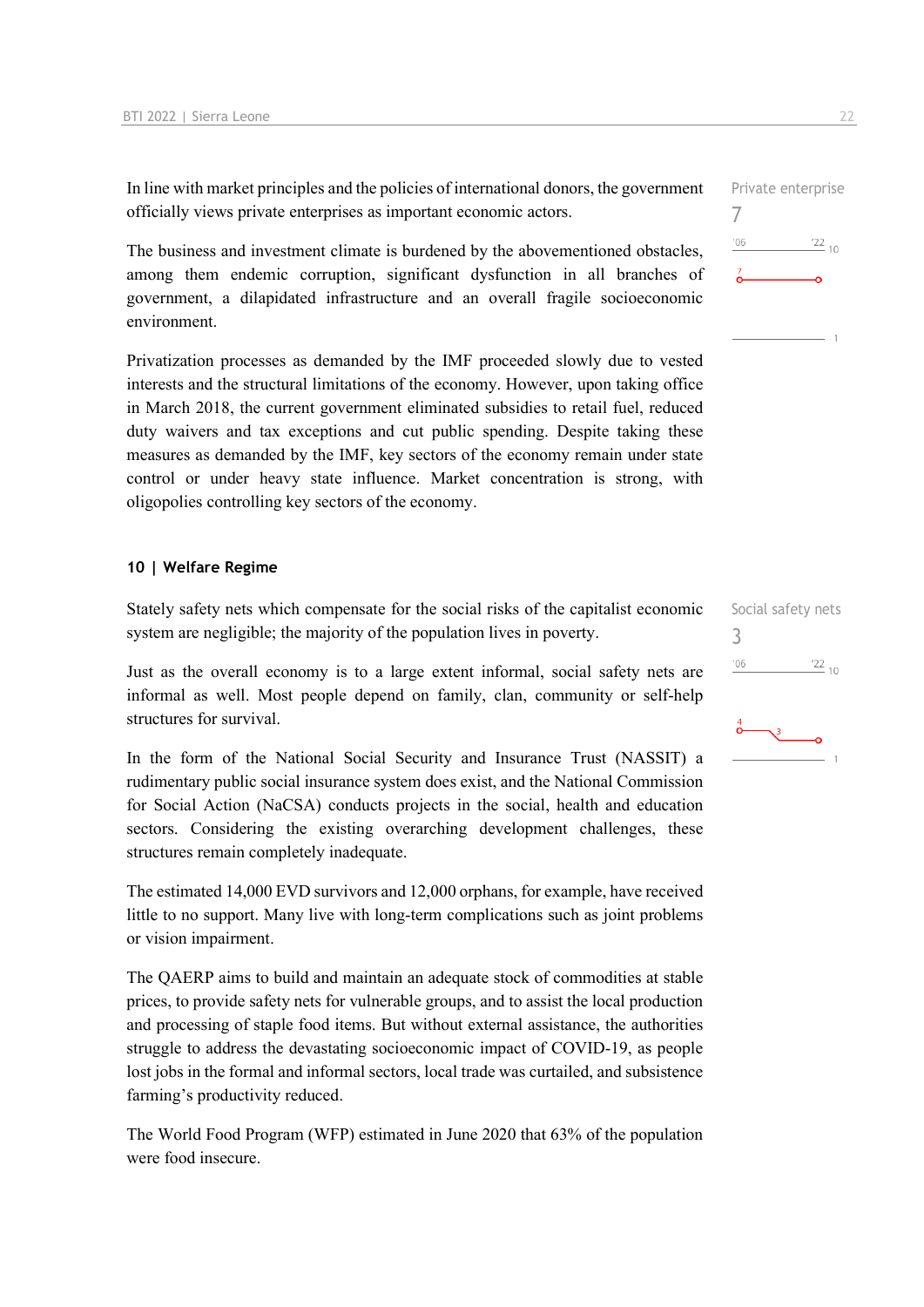Equal opportunity is limited. The social background of individuals determines access to public office, education and employment.

When the SLPP government under President Bio took power, it accused its predecessor, the APC, of "regionalism and tribalism" in its recruitment and promotion of personnel in government agencies. The present government has been accused of favoring southerners.

The majority of Sierra Leoneans lives in poverty, educational levels are low, illiteracy is an estimated 40%, most people live of subsistence farming – opportunities for socioeconomic advancement are very few. Most people are faced with a daily struggle for survival and neither have the abilities nor the means to advance in society.

As subgroups within the marginalized majority the elderly, youth, people with disabilities, EVD survivors and orphans, Africans from other countries, LGBTIQ+ and females are discriminated against. People living in rural areas tend to be more disadvantaged than people living in the cities.

Whereas current enrollment rates are almost equal for boys and girls (and females comprised 49.7% of the labor force in 2020), gender equity is far from achieved. Most recent data on the gross enrollment ratio indicate greater inequality in higher education than at lower levels (the gross enrollment ratio for primary level: 143.7; secondary level: 41.8; tertiary level: 2.0). As part of the state-of-emergency regulations, schools were closed for eight months. Lessons learned from the EVD crisis showed that girls suffer most from school closures. One effect was a surge in teen pregnancies, and the government under Koroma banned pregnant girls from school, stating that they would have a negative moral influence on fellow students. Only in March 2020 did the SLPP government overturn the five-year ban on pregnant girls after substantial international criticism, at a time when schools were closed again as part of the COVID-19 response.

Female genital mutilation is prevalent. Widows are discriminated against. Early and forced marriage and sexual violence are common. A legal body to counter discrimination does exist – e.g., the Domestic Violence Act 2007, the Registration of Customary Marriage and Divorce Act 2007, the Sexual Offenses Act 2012 – but implementation fails due to traditionally/culturally deeply rooted gender stereotypes.



Equal opportunity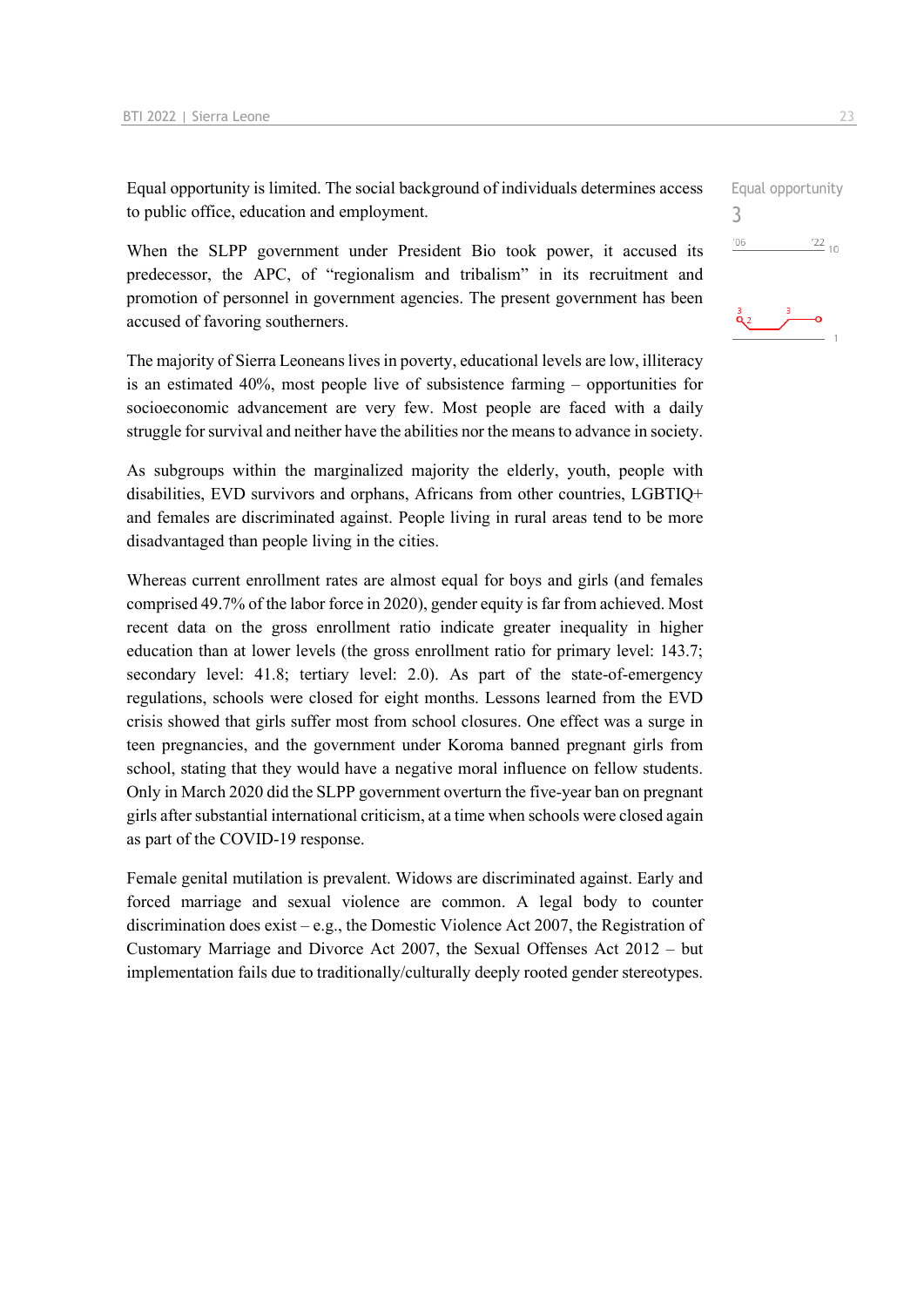#### **11 | Economic Performance**

Macroeconomically, Sierra Leone remains extremely volatile, as diversification of the economy remains low and highly dependent on agriculture and the production of minerals.

The annual growth rates over the past two decades ranged from between approximately -20% and +20%. They peaked due to large iron ore mining projects in 2012/2013, slowing to around 5% at the Ebola outbreak in 2014, and fell to -21% in 2015, according to the IMF. After a recovery, growth increased in 2019 to around 5%, but the suspension of the licenses of major mining companies in mid-2019 and the COVID-19 pandemic overshadow future growth prospects. The IMF expects - 3.1% for 2020.

The outlook beyond 2020 remains challenging. First, there is the uncertainty surrounding the development of international prices for Sierra Leonean extractives. Second, there is an ongoing conflict between the government and some of the largest foreign mining companies operating in the country.

In 2019, the government temporarily canceled the licenses of the Chinese company Shandong Iron and Steel Group and of UK-based SL Mining, a subsidiary of U.S. commodity trader Gerald Group. Both companies challenged the suspension in court.

SL Mining filed for arbitration with the International Chamber of Commerce (ICC) and Britain's High Court dismissed the government's challenge to an ICC decision in early 2021. Observers are alarmed about government's attitude toward the rule of law and the effects of this on the country's investment climate and the development of FDI.

The challenges arising from a mono-structural export economy and dependency on a small number of influential foreign companies are multiplied by fiscal and monetary hardships – high inflation, price increases, debt (public debt 2019: 70%); current account balance (2019: -\$646.1 million), underperformance in the banking sector, unemployment (officially: 4.4% in 2020) and poverty, among other challenges.

Sierra Leone witnessed an increase in official development assistance (ODA) during the COVID-19 crisis. Sierra Leone seeks augmentation of the current allocation under the Extended Credit Facility Program (ECF) with the IMF, debt relief from multinational and bilateral partners, as well as additional grant resources. Those funds are directed to bridge existing and widening financial gaps.

All in all, lower revenue coupled with substantial and growing expenditure needs puts the government budget under immense pressure, with potentially disruptive social consequences.

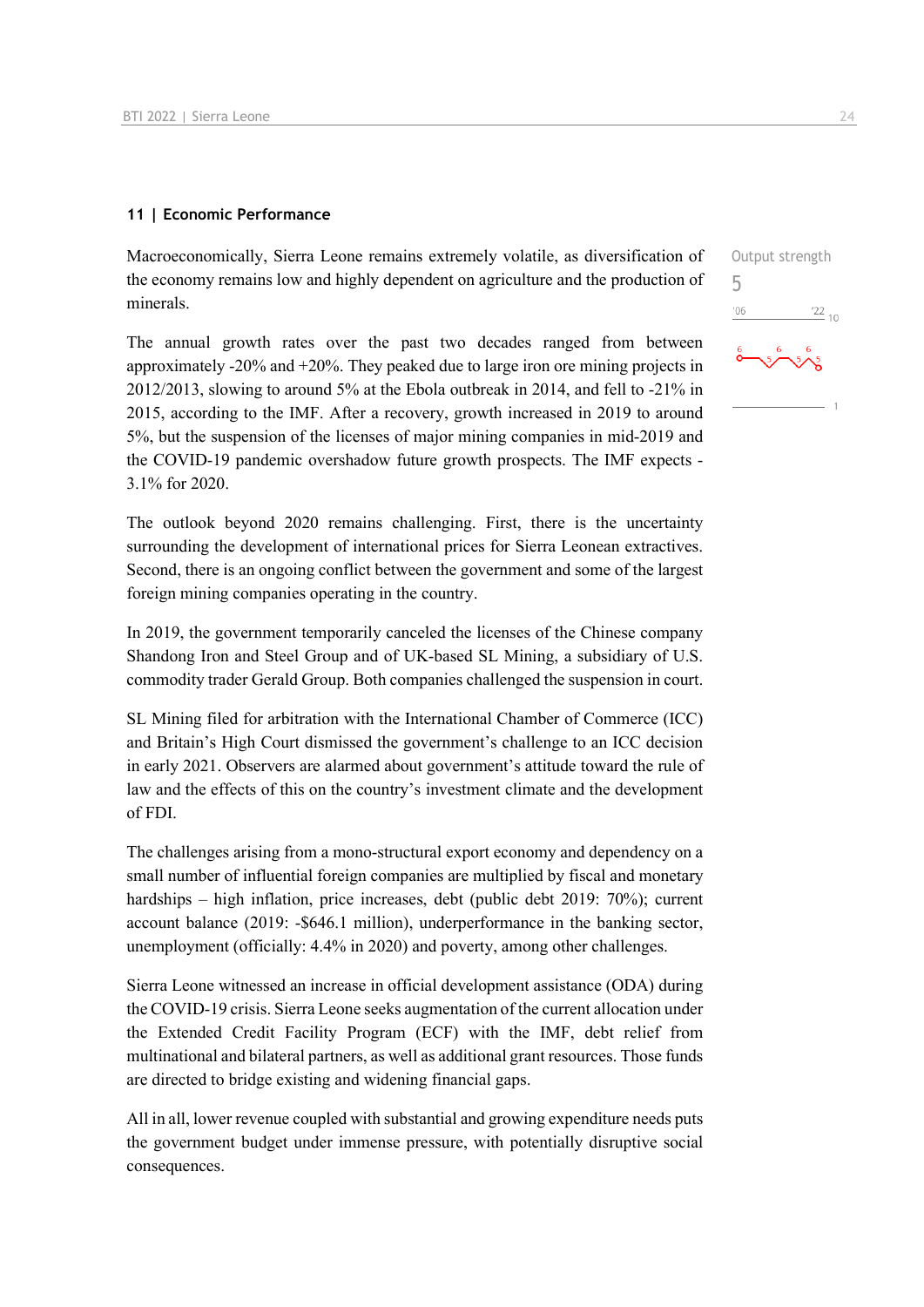#### **12 | Sustainability**

Environmental concerns are subordinated to growth efforts. Whereas a legal framework for environmental regulation does exist and the government under President Bio rhetorically embraces environmental sustainability just as its predecessor did, enforcement of environmental laws is weak and a comprehensive environmental policy is not implemented.

Laws such as the Environmental Protection Act 2000, institutions (Environment Protection Board) and strategies (Convention on Biological Diversity membership since 1995) did not result in policy formulation and implementation that take into account criteria for sustainability. Deforestation, erosion, environmental damage caused by mineral and sand mining, overfishing and unplanned urban development endanger the livelihoods of future generations.

The SLPP government incorporated the principles of the Agenda 2030, as well as those of the Agenda 2063, into its MTNDP and declared its determination to reach the Sustainable Development Goals (SDGs). This leaves roughly 10 years to implement far-reaching and all-encompassing reforms in basically all policy arenas. Progress to this extent is completely unrealistic. In 2020, in the pre-COVID-19 Sustainable Development Report, for 15 out of the 17 SDGs, the assessment was that "major" or "significant challenges" remain.

In mid-2019, Freetown and other major cities were engulfed by major flooding. The score for SDG 11 (sustainable cities and communities) has decreased, with "major challenges" remaining.

In the SDG Index 2020, Sierra Leone ranked 153rd out of 166 assessed countries, and the Environmental Protection Index 2020 placed the country at 177th out of 180 countries measured (EPI score: 25.7).

Sierra Leone lacks the capacities to pro-actively contribute to the protection of global public goods.

The government launched the Free Education Quality Program in August 2018 and declared human capital development one of its main objectives. Construction of additional schools and recruitment and training of additional teachers was announced, school fees were scrapped, the purchase of learning materials subsidized, and public schools promised subsidies for furniture, basic amenities and the expansion of their infrastructure. The education system as a whole remains deficient, but before the COVID-19 pandemic, some positive trends materialized. According to UNESCO, the pre-primary education gross enrollment ratio was 19% in 2019, up from 14% the year before. School enrollment figures provided by UNESCO for primary education also show a positive trend (up to 144% in 2019 from 113% in 2018), but for secondary

Environmental policy 4  $06'$  $\frac{22}{10}$ 

Education policy / R&D 4 $\frac{22}{10}$  $-06$ 

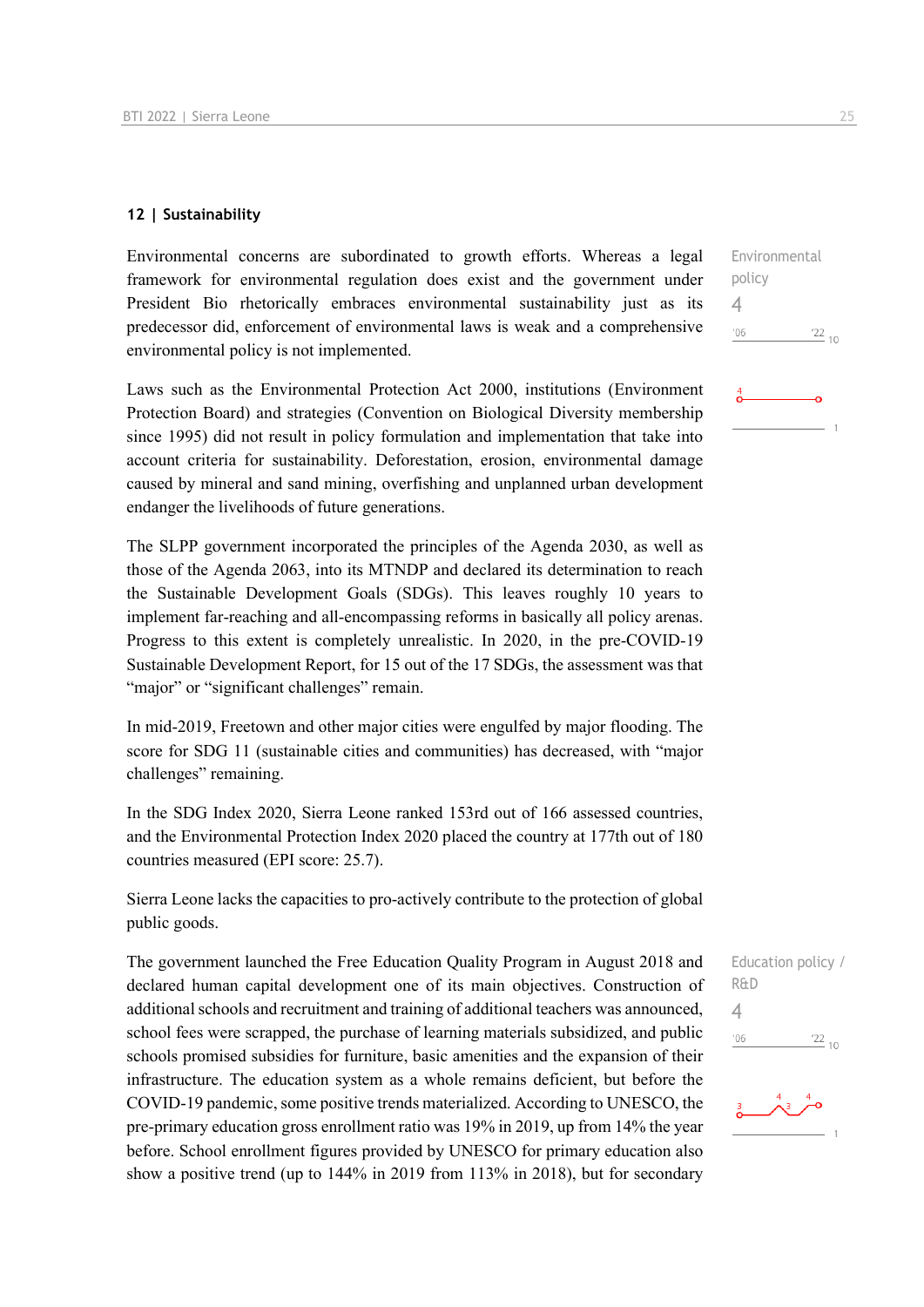schools the total gross enrollment ratio was 41% in 2017, and no data is provided for subsequent years. Likewise, UNESSCO did not provide data for tertiary education, which points to the fact that only a very small, privileged minority of students attends university.

The social reality behind those figures is that more children do attend primary school, but for secondary schools, the number of students decreases, as the number of youths forced to make a living in the informal sector increases. It is common that boys and girls are expected to contribute to the income of the household they live in. Moreover, the school closures as part of the state-of-emergency regulations carry a significant risk, not only in terms of students having difficulties catching up with the curriculum upon their return, but also because, as it happened after the Ebola crisis, after closures of several months, a significant number of students does not return and drops out of school.

According to the UNDP, government expenditure on education as a percentage of GDP was 7.1 in 2020. The literacy rate among Sierra Leoneans aged 15 years and older was 43.2% in the same year. Both of these statistics indicate positive trends. The U.N. Education Index 2020 ranks Sierra Leone 182nd out of 189 assessed countries.

In terms of research and development expenditure, neither the World Bank nor UNESCO provide any data. Nonetheless, the government has demonstrated an ambition to invest in research, development and digitalization. In mid-2018, the Directorate of Science, Technology and Innovation (DSTI) was set up within the Office of the President. Among its strategic pillars are data collection, the development of data systems and the provision of digital services to the citizens. One of its many projects concerns the design of a drone-delivery model to be integrated into the medical supply chain to reach remote areas. In November 2019, the president launched the National Innovation and Digital Strategy (NIDS), which was announced as a kickstart to the country's digital transformation. In the same year, the internet penetration rate in Sierra Leone was 9%, according to the World Bank.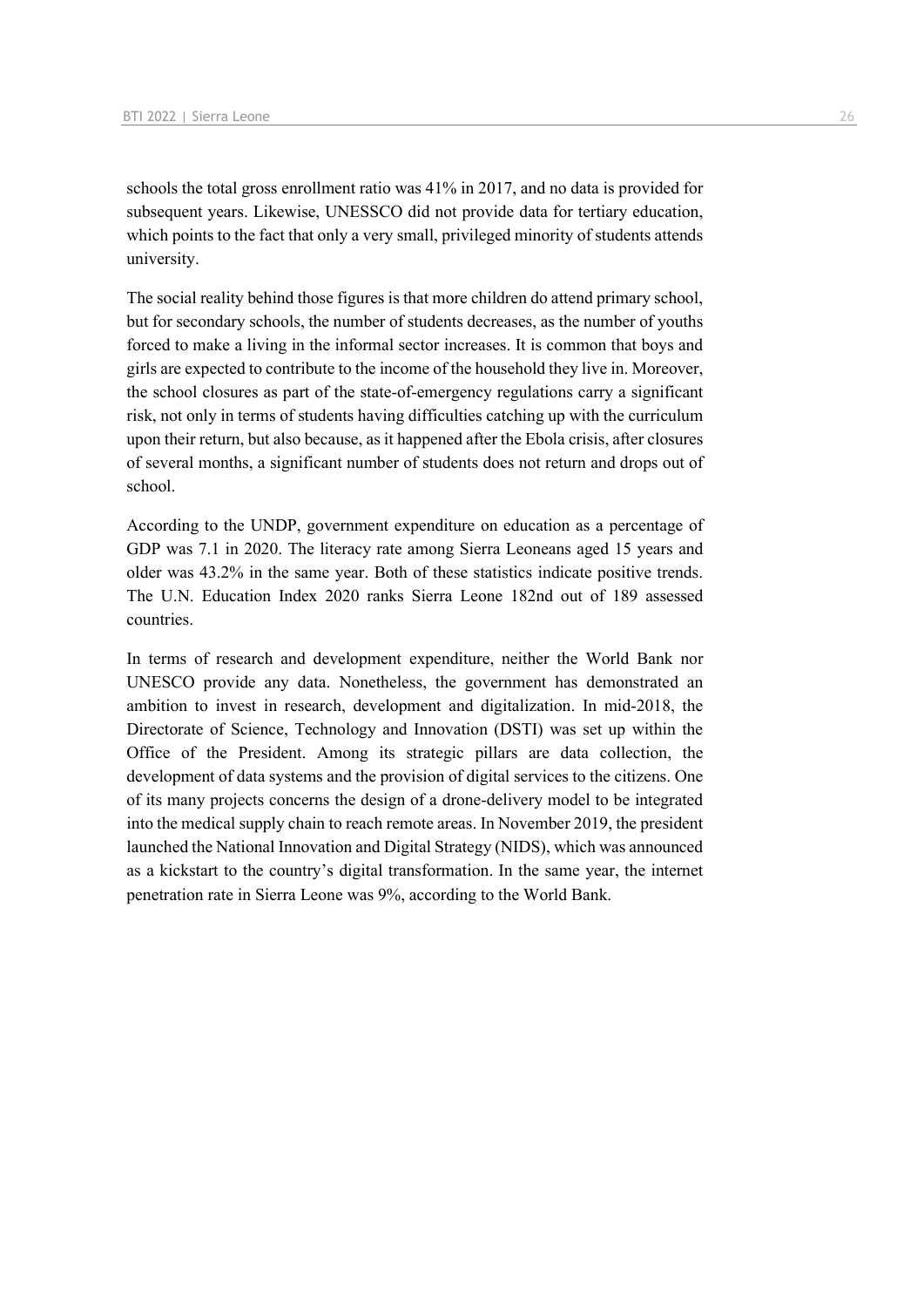## Governance

### I. Level of Difficulty

The structural constraints on governance are very high. Constraints include extreme poverty, a lack of an educated labor force, lack of economic diversification, severe infrastructural deficiencies, endemic corruption, dysfunctional democratic institutions and proneness to natural disasters and diseases.

Those structural constraints are the result of historical-political developments simultaneously perpetuated by the ruling elites. Informal power relations and social networks, traditionally established hierarchical relationships and culturally rooted role expectations make it extremely difficult to effectively overcome structurally ingrained limitations to reform.

Sierra Leone's direct neighbors – Guinea and Liberia – are fragile, post-conflict states. The borders are poorly patrolled, the border regions are operational areas of criminal gangs and smugglers. Ethnic loyalties and traditional settlement areas traverse national borders. The potential for a spillover effect in the case of violent conflict in those countries is high.

Sierra Leone remains extremely vulnerable to external and unforeseen developments like changes in commodity prices and pandemics.

The disruptive shock of the COVID-19 crisis is severe, although the official numbers are relatively low, as in many West African countries (March 2021: 3,887 confirmed infections and 79 confirmed deaths since the beginning of the pandemic). Its effect on the economy was to increase unemployment, poverty and food insecurity.

In the aftermath of the EVD crisis 2014/2015 the government emphasized the importance of resilience, especially of the countries' health institutions. At the start of 2017, however, political will and resources focused to a large extent on the upcoming elections, leaving reform efforts behind. The current government took swift and decisive action to counter the COVID-19 threat. The lessons learned from the EVD crisis were taken into account. Although the health sector is far from resilient, the conduct of health and security personnel has been criticized by observers. Corruption has impeded the government's response to the COVID-19 pandemic.

Structural constraints 10 $\frac{22}{2}$  10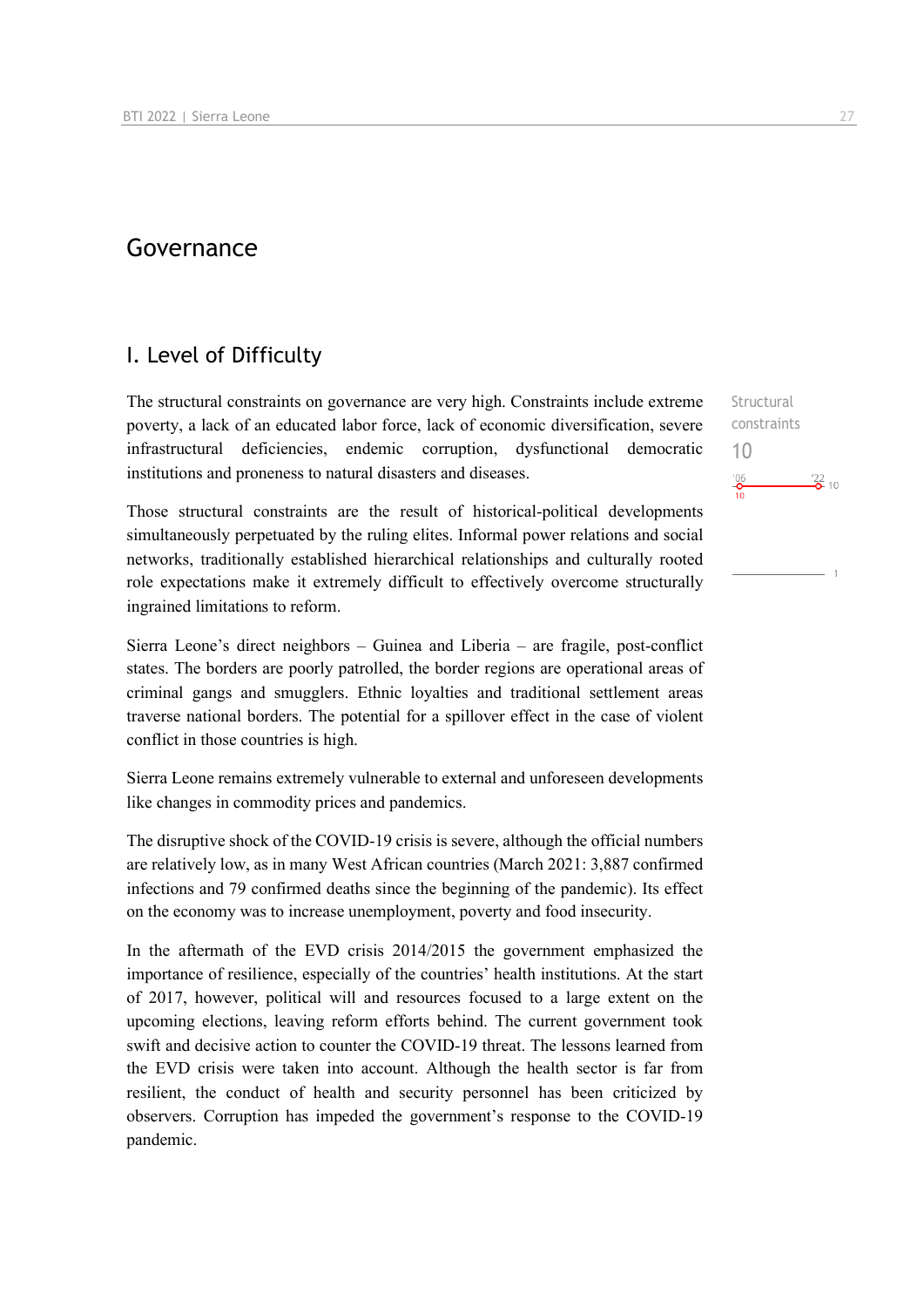Civil society traditions are still fairly weak. One of the main reasons for the outbreak of the civil war in 1992 was a static political system, with APC and SLPP "big men" in charge, leaving no room for participation by the disenfranchised youth. After 10 years of war, the (re-)construction of the country began. As part of this process a plethora of CSOs emerged.

CSOs generally work in a particular policy area, e.g., women, youth, sustainability, law reform or reconciliation. But their capacities remain limited, and in most cases local CSOs depend on international partners for financing and know-how. A range of CSOs are directly connected to foreign CSOs and serve as their implementing arm. Their political leeway is restricted. Shortly before the March 2018 general elections, the Koroma government introduced a new NGO policy, effectively limiting the organizations' freedom to operate. The SLPP, which stated during its election campaign that it would reassess the Development Cooperation Framework, started in January 2020 to implement this very policy. A number of NGOs expressed their concern that the policy would impede civil society in the country. Among the many provisions of the framework which are of concern is the fact that it will become a requirement for NGOs to align their goals to national priorities, as defined by the authorities. This could prevent funding for projects that do not align with those priorities, e.g., human rights, advocacy or capacity-building.

Customary, "pre-modern" social mechanisms and roles exist, which could be utilized to further the development of civil society. Religious tolerance and solidarity at the community level could serve as connecting factors, as well as the strong social position of traditional authorities – whereas traditional authorities in some cases hinder the implementation of democratic reforms, in some, they also promote developmental change. In any case, the implementation of reforms on the local level without the cooperation of traditional authorities is unrealistic.

In fighting the EVD, the importance of the traditional healers in Sierra Leone became clear – with their support it was possible to inform local communities and change certain traditions (funeral rituals), thereby significantly contributing to bringing the disease under control. The government realized that its strong roots in local communities are a valuable asset, and this played a role in the COVID-19 response, by sharing information at the local level and encouraging people with symptoms to seek medical help.

Organized violence has remained on a fairly low level during the review period, but the potential for mass violence remains high.

The antagonism between the APC and the SLPP led to violent clashes in the run-up to the general elections in March 2018. This was not unexpected. Despite an agreement to prevent violence between party supporters, signed by both parties in 2009, their radicalized youth organizations are prone to the use of violence.

Civil society traditions 6  $106$  $\frac{22}{10}$ 

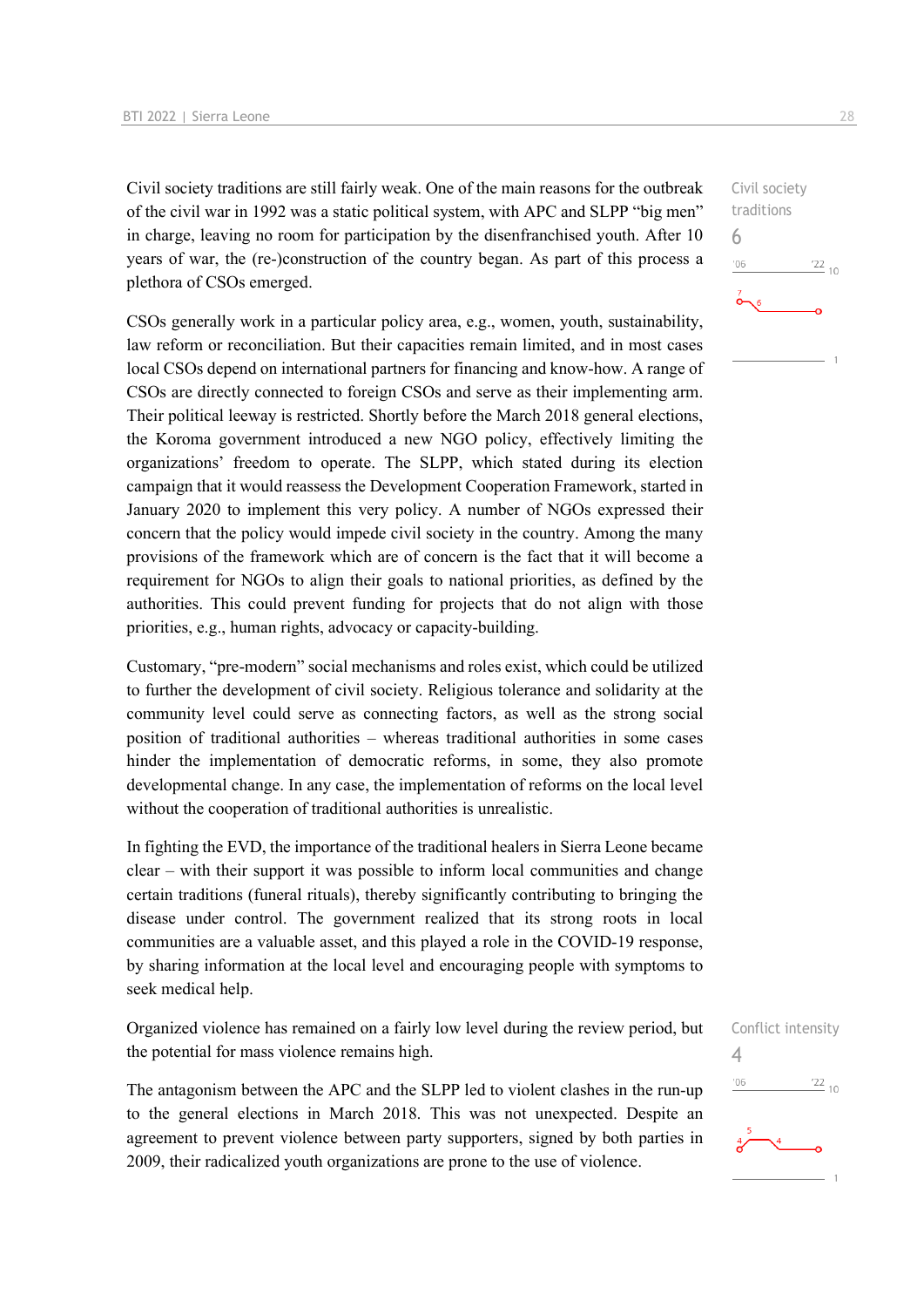Sporadic violent clashes between APC and SLPP supporters continued, e.g., in January 2020 in Freetown, when the APC party office was attacked by SLPP supporters, with APC members claiming that the attack was orchestrated by the minister of internal affairs. SLP members were seen in the area during the confrontation, but no arrests were made. Violence also erupted in response to the state of emergency regulations. In April, a riot broke out in Pademba Road Prison when prisoners learned of a COVID-19 case inside the overcrowded facility; five prisoners and two policemen died. In May, fishermen attacked a police station and a health clinic south of Freetown; authorities had limited the number of vessels allowed to go out to sea as part of the COVID-19 response. Unrelated to the state of emergency regulations, violence broke out in Makeni in the north of the country in July, when local youth protested against the removal of an electrical power generator for relocation to Lungi near Freetown. Police used tear gas and live ammunition to quell the protests. At least four people died and dozens were injured. The SLP and its armed wing, the Operational Support Division (OSD), display a lack of capacity to control riots, typically responding with unprofessional, undisciplined use of lethal force. The opposition has claimed that the security forces have become an instrument in the hands of the ruling party.

The OSD has been repeatedly accused of violating human rights. In 2015, a group of inhabitants of Tonkolili brought a case before two British courts, claiming that Tonkolili Iron Ore, a former subsidy of African Minerals, which is based in the UK, ordered the OSD to conduct a deadly crackdown on communities protesting land grabbing in 2010 and 2012. The OSD allegedly committing serious human rights abuses. Among the allegations were assault, torture, rape and homicide. In December 2018, the High Court of Justice in the UK did not find the company liable for the violent repression of protests, and in March 2020 the Court of Appeal confirmed the verdict.

Tensions between local communities and mineral companies and the instrumentalization of the police for the interests of the companies have a significant destabilizing potential and repeatedly result in violence (for example, violence erupted between Poro members and local police near Kenema in January 2019, local residents accusing agricultural multinational Socfin of trying to occupy land belonging to a secret society).

Vigilantism as a form of social self-organization to maintain law and order remains a feature in communities, especially in rural areas and urban slums.

The crime rate is rising, especially in Freetown. Robberies, home invasions, assault and petty street crime are common throughout the country. Young men form gangs, affiliated with neighborhoods, sports clubs and/or rap musicians. The use of weapons (machetes) is frequent.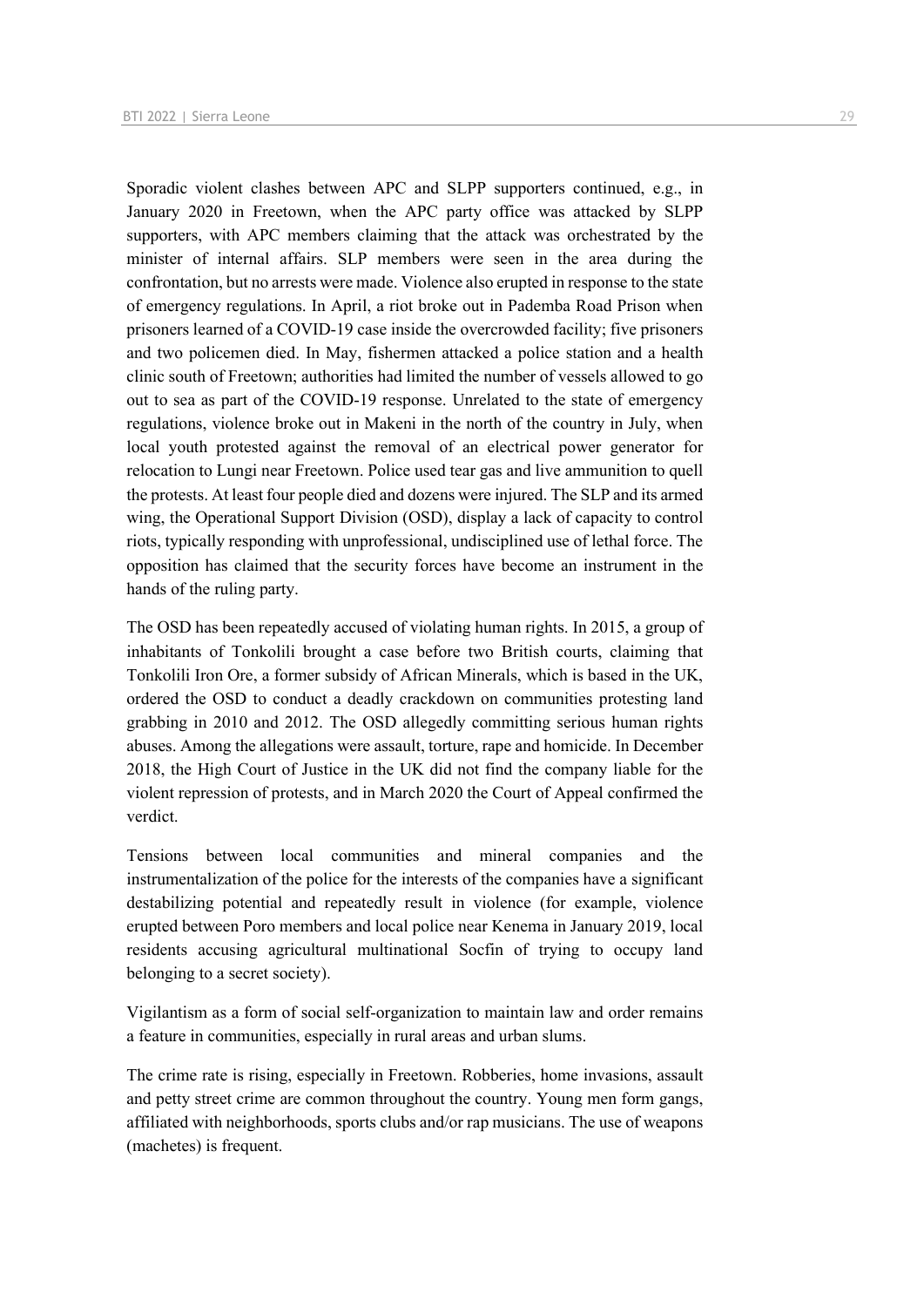In the countryside, impoverished youth and children set up roadblocks, trying to extort money from travelers.

Cross-border smuggle continues. Illegal arms depots are suspected to exist in the border region with Liberia and in Côte d'Ivoire. Handmade fire weapons are used by traditional hunter guilds and poachers.

The security situation remains fragile. The social, political and economic causes which led to the outbreak of the civil war still exist.

## II. Governance Performance

#### **14 | Steering Capability**

The Medium-Term National Development Plan (MTNDP) sets strategic priorities. Eight sections cover reform needs, ranging from human capital development, economic diversification and competitiveness, infrastructure, governance and accountability to empowerment and resilience building. As under previous governments, the multiple reform needs of the country are no secret. Development agendas are (and have been) in place; the challenge, however, lies at the level of implementation.

The fact that the government regularly replaces long-term goals with short-term interests is highlighted in the ongoing health emergency response. During the EVD crisis five years ago, millions of U.S. dollars in emergency funding vanished and have not been recovered. Without massive international aid and support, the government would not have been able to bring the disease under control. Among the lessons learned during the EVD crisis was that Sierra Leone is in dire need of a betterfunctioning, resilient health sector. Yet, the time between EVD and the current health emergency was not used to upgrade the existing health sector, which now has become particularly important given the possible impact of the COVID-19 crisis or a recurrence of the Ebola virus.

With international support, NACOVERC built crucial infrastructure to contain the virus, such as Community Care Centers (CCC) for people living in informal settlements, and unable to self-isolate. However, NACOVERC has come under scrutiny as audits found that significant sums are unaccounted for, vehicles went missing, transparency is lacking and procurement procedures are deficient.

In October 2019, the Ministry of Health and Sanitation published the National Action Plan for Health Security 2018 – 2022 (NAPHS), which outlines comprehensive measures to take to upgrade the health sector. Its implementation will require time, financial resources and technical assistance so as to prepare the country for the next health emergency.

#### **Question** Score

## Prioritization  $\Delta$  $106$  $\frac{22}{10}$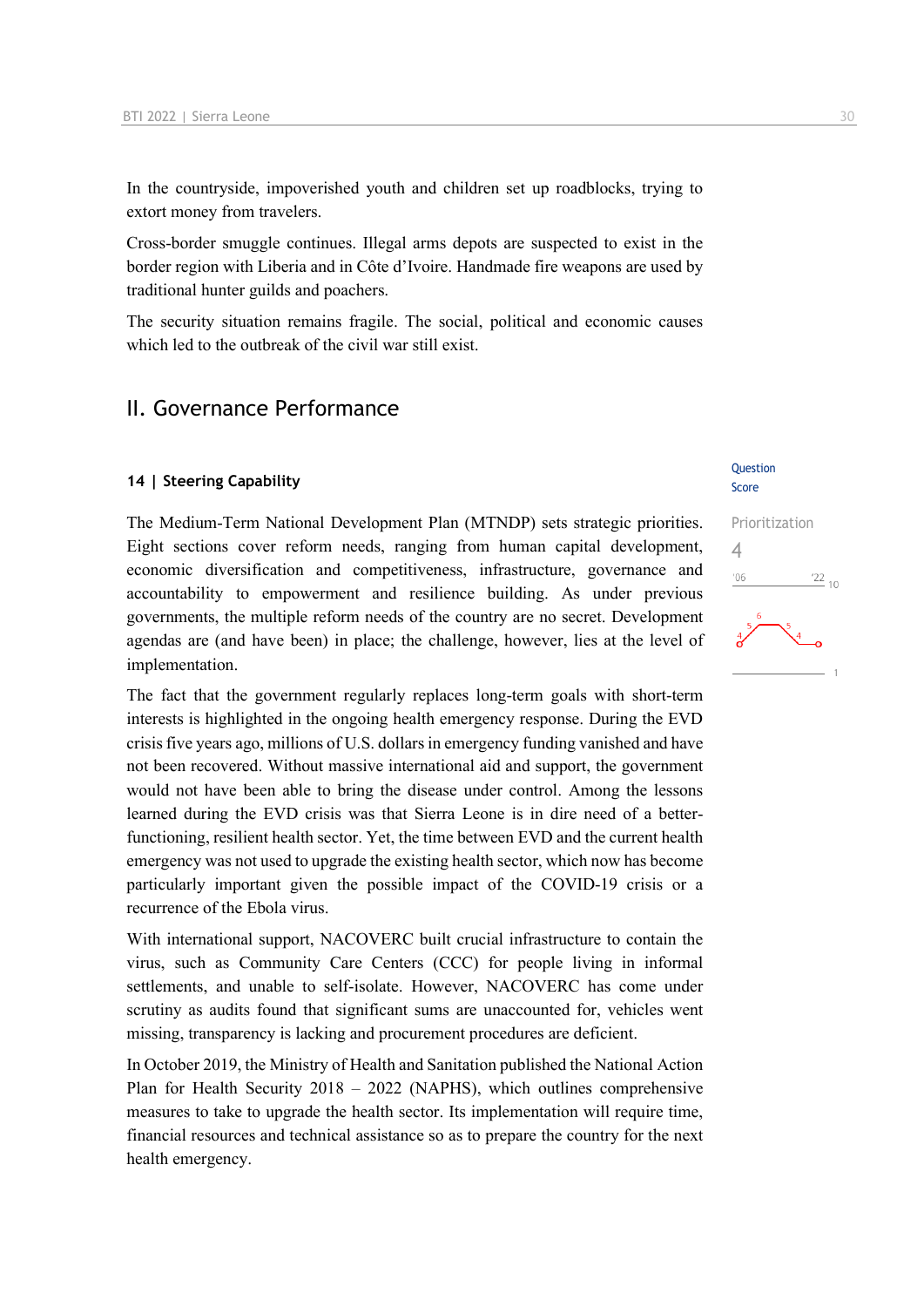Political objectives, which may be clearly defined in development strategies, are often not translated into implementation and results. This is due to the abovementioned problems, including widespread corruption, the informal agendas of influential interest groups, vested domestic interests, a lack of qualified personnel and a lack of material resources.

For example, section five of the MTNDP focuses on "Empowering Women, Children, and Persons with Disabilities" In February 2019, President Bio declared a national emergency in response sexual violence. The Hands Off Our Girls campaign was started and the opening of a special court for sexual offenses announced. However, pregnant girls were still banned from attending school. Indictments in cases of rape are rare. The SLP seldom intervenes in domestic violence and the prevalence of (child) rape is high by international comparison.

The COVID-19 crisis has deepened existing development gaps, with the need for emergency funding at the cost of long-term policy objectives, and again, the perpetuation of patterns of dependency upon external actors. Reform-oriented individuals and networks in government and administration have faced increased challenges in their efforts to realize policies.

A main obstacle to reform is increasing antagonism between the SLPP and the APC, preventing a collaborative policy approach. The main political actors appear not to be guided by lessons from past experiences to collaborate for the common good of the country.

The MTNDP puts human capital development first (whereas the prior APC Agenda for Prosperity focused on diversification of the economy). The authorities also share a vision that entails digitalization and technological innovation. Whereas a knowledge- and advanced technology-based economy is rightfully considered one of the main drivers of future economic growth and development, the reality in Sierra Leone is in stark contrast to this vision. The public supply of electricity is erratic, the road network is highly deficient and basic sanitation nonexistent for the overwhelming majority of the population. Without implementing an inclusive approach to policy formulation and rectifying the country's underlying problems, successful human capital growth and a digital society appear out of reach.

In terms of institutional learning in response to the COVID-19 crisis, the swift action taken by the government, the organization of the QAERP and the NACOVERC, the public awareness campaigns via radio, as well as efforts to include local community leaders in the emergency response all point to a certain degree of institutional learning capability. As a result of the experience of the large-scale misappropriation of financial support during the EVD crisis, the government agreed to seek IMF technical assistance to implement accountability structures for emergency spending.



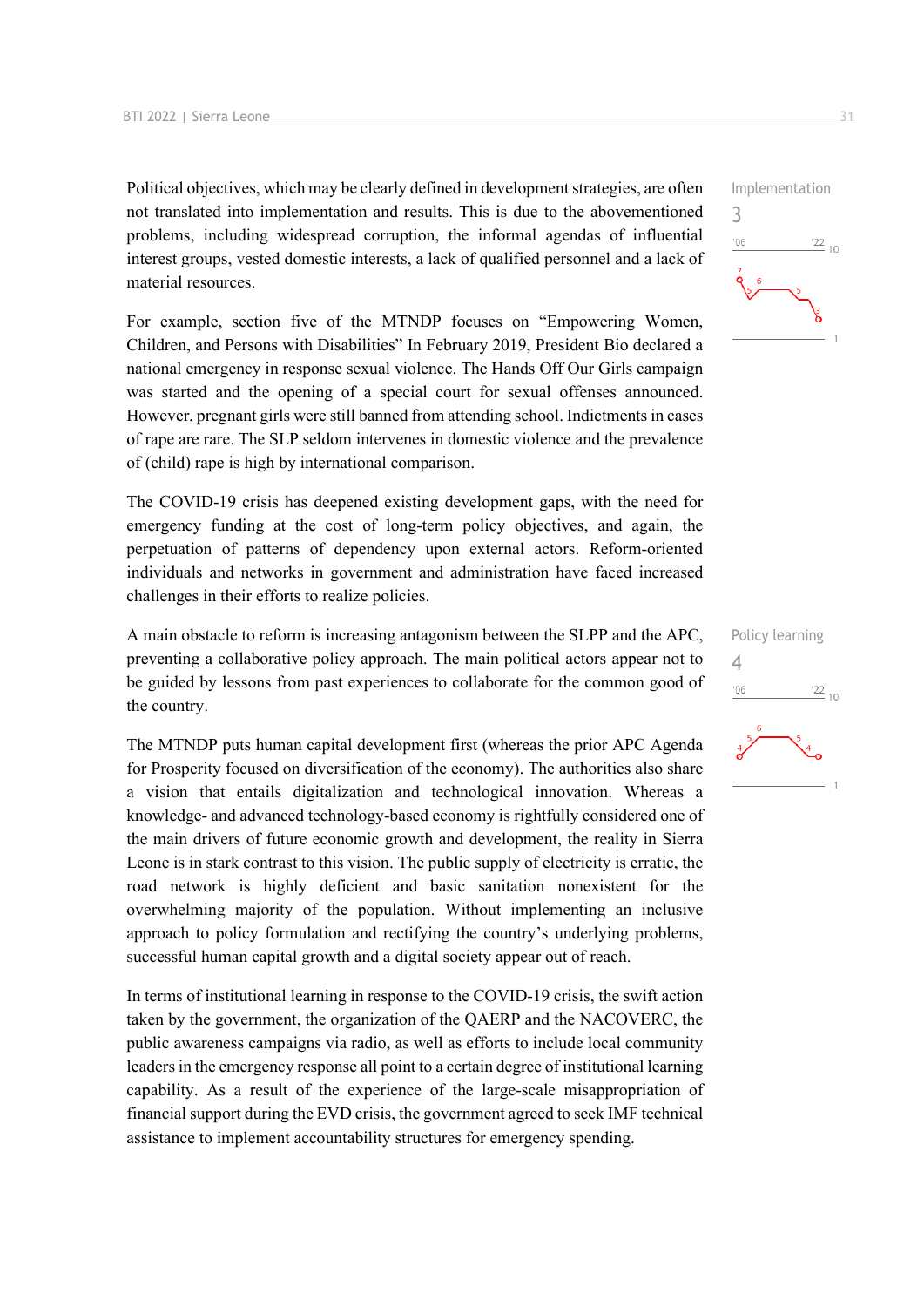#### **15 | Resource Efficiency**

Vested domestic interests, structural economic weaknesses, bureaucratic harassment as well as functional and ethical failure of public officeholders have prevented the government from using resources efficiently. International donor interest has diminished, but potential donors still demand improvements in resource efficiency. The state's personnel expenses in relation to the services it offers are considered to be too high, which is why international actors such as the World Bank and the IMF constantly pressure the government to cut personnel expenses.

The Audit Service Sierra Leone (ASSL), part of the administration, displays autonomy and seems to operate relatively independently. It has a mandate to audit public institutions (ministries, departments, agencies, schools and vocational institutions) and enterprises where the government holds the majority of shares. The ASSL publishes reports on a regular basis and submits them to parliament for further action. In the past, however, those reports too often didn't result in any political consequences.

A concerning example of the inefficiency in using resources is the constitutional review process, which was among the recommendations of the Truth and Reconciliation Commission (TRC) after the war in 2002. The Constitutional Review Committee presented a report in 2016, suggesting a broad range of recommendations. In 2017, the APC government rejected 102 of the 134 recommendations. As of early 2021, the former opposition SLPP, now in power, had not presented a position regarding the recommendations or decided upon a plan of action.

Cooperation and coordination among ministries, departments and agencies remains weak.

Whereas the Local Government Act of 2004 intended to define the responsibilities and authorities of federal, district and local governments, frictions remain. The competencies of councilors, members of parliament, council chairmen, paramount chiefs and district officers are not clear-cut, resulting in inefficiencies and power struggles.

The interests of representatives of the democratically elected government and of traditional leaders are often conflicting, the exact relationship between "modern" and traditional, customary authorities and laws has not been defined.

In terms of strategic political goals, the mediation of conflicting interests requires an extent of political will which is lacking due to vested interests and dependencies. One of the most obvious examples of this is the difficulty of mediating the interests of the government, the extractive sector and local communities living off subsistence farming. The cancellation of mining licenses by the SLPP government in 2019 led to



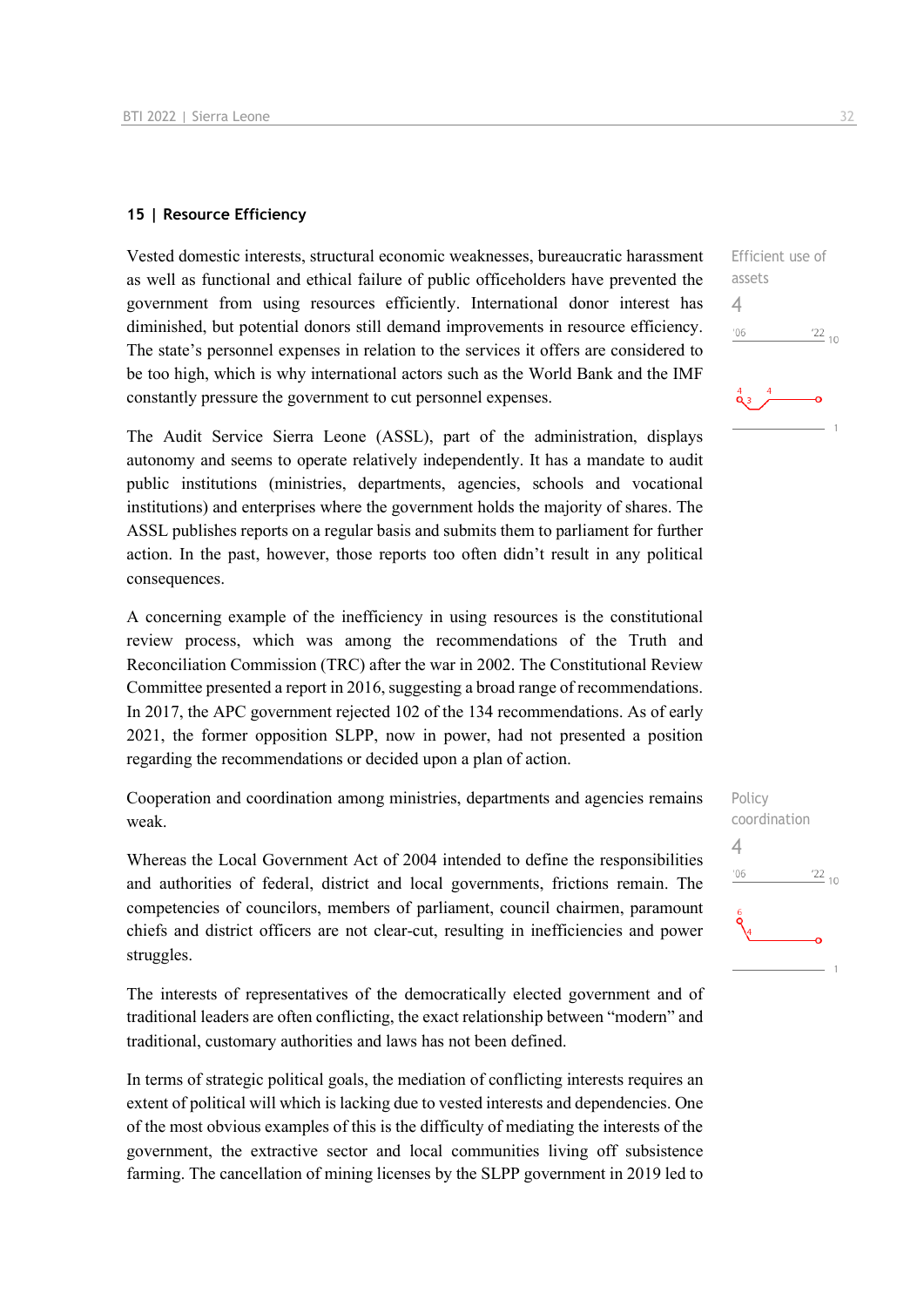tensions between policy goals in terms of domestic and party politics, the investment climate and the country's revenue base. The government seems not to have considered legal and international framework conditions sufficiently.

The response to the COVID-19 crisis includes a multitude of internal and external actors. It is too early to assess the extent to which coordination and collaboration have been conducted in a participatory, efficient manner. In early 2021, Sierra Leone still lacked the tracing capabilities to assess the actual spread of COVID-19.

Laws, strategies and institutions to fight corruption are in place, such as the 2000 Anti-Corruption Act, the Anti-Money-Laundering and Combating of Finance of Terrorism Act 2012 (amended in 2020) and the National Anti-Corruption Strategy (NACS).

Upon taking power, President Bio announced that he would strengthen the Anti-Corruption Commission (ACC) and the ASSL. As recommended by the Governance Transition Team (GTT), the government set up Commissions of Inquiry (COI) to scrutinize the management of public affairs under APC rule. In March 2020, the COI presented their reports to the government. Among the findings are that hundreds of millions of dollars were lost to corruption over a 10-year period. Of the 110 persons of interest and their collaborators (former high-ranking government officials, among them ex-President Koroma himself, the vice president, ministers of state and heads of departments, agencies and parastatals) and companies investigated, 84 persons or companies were indicted. The COI recommended that the government take the necessary steps to ensure that all the misappropriated funds were refunded. If an indicted person fails to reimburse the state, that individual's assets should be confiscated to pay back all misused funds. In September 2020, the government published a white paper, confirming most of the COI's recommendations. The APC rejected the constitutionality of the COI and hence the whole process.

The ACC broadened its activities. It set up its own initiative, the Scorpion Squad, recovering billions of leones from corrupt officials, regularly publishing reports, and engaging in public relations.

According to observers, the ACC challenges large-scale as well as petty corruption, and applies the same standards across the whole political spectrum.

The work of the ACC is supplemented by the ASSL. In the period under review, the ASSL published a range of reports, covering the conduct of the NACOVERC management team and flawed procurement processes in the Office of National Security (ONS). An annual report for 2019, published in December 2020, found that – across a range of public institutions – procedures for record-keeping, protection of assets, procurement procedures, management of stores, banking and cash management, and enforcement of tax regulations were highly deficient.



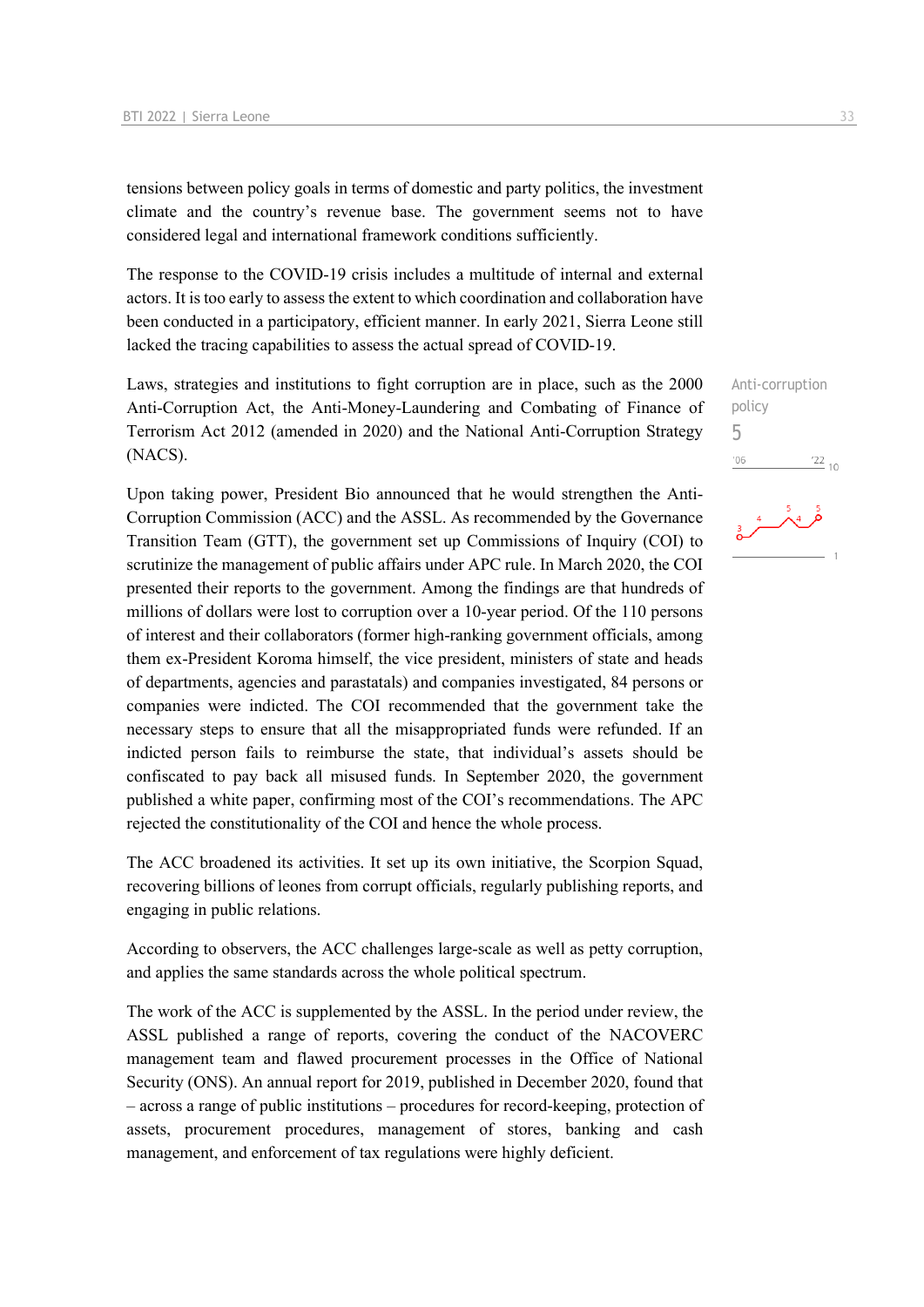In 2016, the ACC set up a Pay No Bribe (PNB) online-platform as an anonymous reporting mechanism for the public to report on both corrupt and honest officials (via phone, internet or mobile phone app). The most recent PNB report was published in June 2017.

Despite progress, the ACC and the ASSL still lack the resources, competencies and capacities to effectively implement unbiased, neutral, independent anti-corruption policies.

Sierra Leone implements the African Peer Review Mechanism (APRM) and is a member of the Extractive Industries Transparency Initiative (EITI), as well as the Kimberly Mechanism (diamonds).

#### **16 | Consensus-Building**

The overall objective of democratic consolidation is not disputed by any major party or its leadership. Democratic norms such as the separation of powers and the organization of credible elections are not questioned. The consolidation of peace, the strengthening of civil society and reforming the economy to develop a socially and ecologically balanced market economy are proclaimed goals of SLPP and APC. The domestic political system is formally democratically legitimized, but patronage, clientelism and nepotism as social mechanisms play an important role in decisionmaking processes and policy implementation.

The formal economic system mirrors free market norms, but the economy is de facto to a large extent informal and includes clientelist and corrupt practices. The relevant political actors recognize Sierra Leone's external dependency and the necessity of meeting certain conditions. As a result, they agree on the strategic goals of market economy and democracy.

It remains unclear the extent to which the security forces (police and military) have been de-politicized. President Bio himself is a retired brigadier general and was involved in a military coup against the APC government in 1992. As a member of the military junta National Provisional Ruling Council (NPRC) he served in several senior government positions between 1992 and 1996, when he led a coup against the head of the NPRC. Following international pressure, he agreed to hold democratic elections, which brought the SLPP candidate Ahmed Tejan Kabbah to power.

It can be assumed that Bio has powerful connections within the security apparatus of the country. Nonetheless, during the Koroma government's second term (2012 – 2018), the police were accused of being an instrument in the hands of the APC, and in the run-up to the elections in March 2018 rumors circulated stating that forces within the military were planning to assassinate Bio.



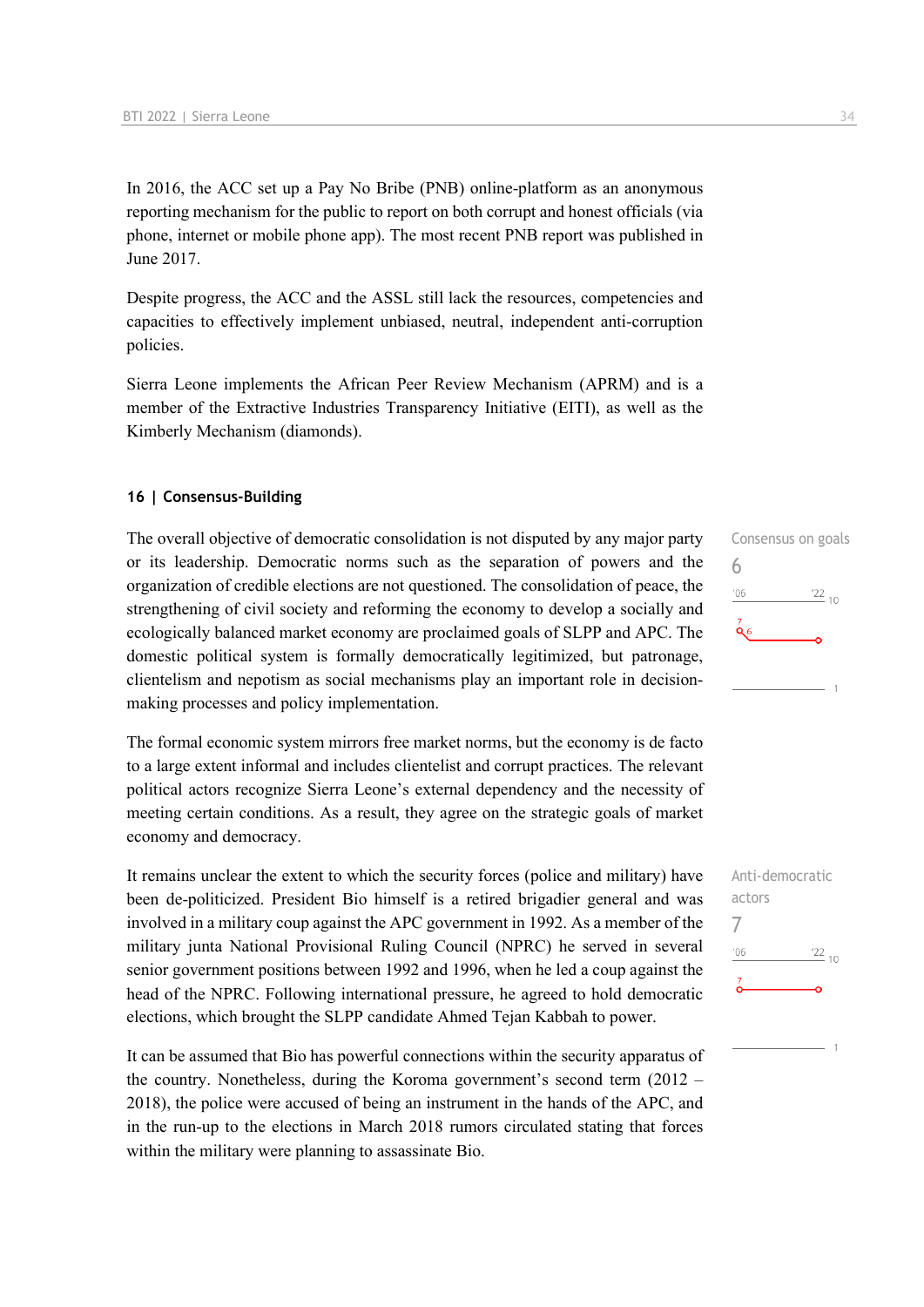However, since Bio took power after the March 2018 general elections, the police seem to enforce SLPP objectives and have been accused of having a pro-SLPP bias. Heavy-handed crackdowns on opposition supporters, arrests of former APC government officials and enforcing a travel ban on persons under investigation by the COI all suggest that the SLPP has consolidated its control over the SLP. The Republic of Sierra Leone Armed Forces (RSLAF) has displayed neutrality, remaining on the sidelines in the 2007, 2012 and 2018 general elections.

Besides the uncertainty of the extent to which the police and military have internalized democratic norms and values, potentially destabilizing forces exist in the form of ex-combatants. Experienced and battle-hardened, but also former child soldiers live now in poverty and engage in illegal activities. The traditional hunter guild of the Kamajor still exists. Former combatants have been involved as mercenaries in conflicts in the region (Côte d'Ivoire). Armed criminal groups operate in poaching and smuggle protected species, drugs, people and weapons. The border areas and large rural areas remain to a significant extent outside government control. The Gola forest on the border with Liberia, for example, has a high concentration of former combatants and is known as a retreat of criminal gangs.

Even if at present nothing indicates mass violence, the structures for the formation of armed groups exist.

Cleavages manifest in ethnic, regional and social conflicts. The political, social and economic causes for the outbreak of the former civil war still exist. Before the war, conflicting political forces in the country were unable to foster stability and development. Afterwards, APC and SLPP primarily reorganized and consolidated themselves in their respective strongholds. The last election deepened the ethnoregional divide, due to the rhetoric of the political leaders. Neither APC nor SLPP positioned themselves as representatives of all Sierra Leoneans, regardless of ethnicity. The general, public perception is that one is either red (APC) or green (SLPP).

Impoverished youth are particularly prone to political indoctrination and instrumentalization. An enduring lack of socioeconomic opportunities may tempt desperate young men to resort to violence. The average age in Sierra Leone is currently 19 years; about 60% of the population is under 25 years old.

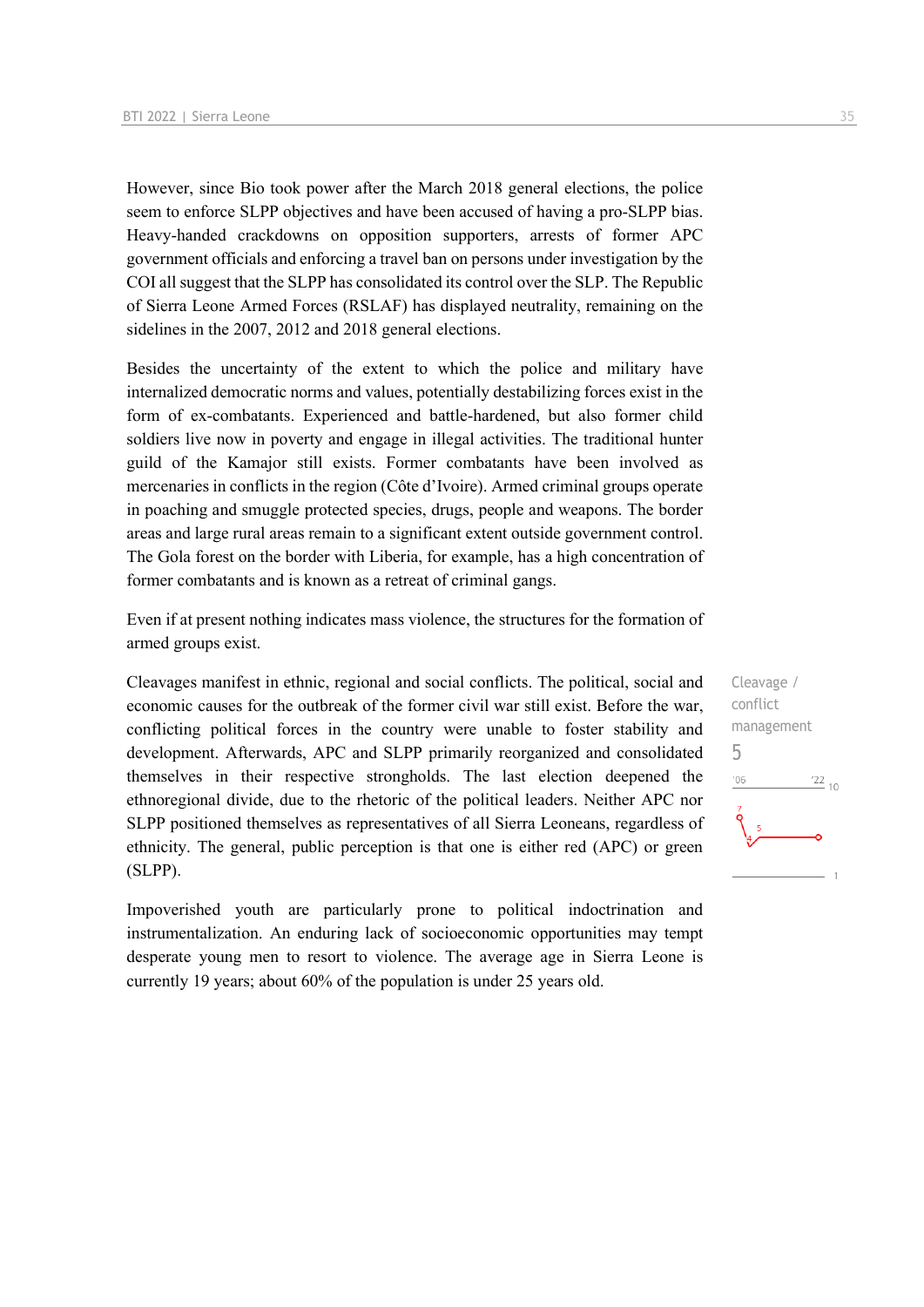The government has shown a willingness to facilitate the participation of civil society in political processes and to make use of its developmental know-how.

CSOs supplement government services in a range of policy fields, for example, education, health and legal advice. Many CSO, however, depend on external financial support and expertise.

During the COVID-19 pandemic, CSOs asked the government to hold regular community meetings to engender public participation and awareness. In other words, it was their view that the government was doing too little to involve civil society actors in the COVID-19 response and that a more pro-active approach was needed.

Shortly before the last general election, the government introduced a new NGO policy, which has been criticized by civil society actors as curtailing the CSO sector. The SLPP government started implementing this policy. Advocates for civil society have asked authorities to review the NGO policy so as to increase civil society participation.

When the civil war ended in 2002 after 11 years, reconciliation initiatives were paramount on the post-conflict agenda of both domestic and international actors.

The Sierra Leone TRC was formed as part of the peace agreement between the government and the RUF. It operated from 2002 to 2004, recording statements throughout the country and conducting public hearings. In its final report, it included the names of individual perpetrators and numerous recommendations for the government. The commission called for, among other things, better political leadership, a fight against corruption, the implementation of a human rights culture, governmental accountability, democracy and the rule of law.

The Special Court of Sierra Leone began operations in 2002 as a hybrid international criminal tribunal. Set up by the Sierra Leonean government and the U.N., it had the mandate to try those with the greatest responsibility for war crimes committed against civilians. The Special Court completed its mandate in 2013. Eight defendants from three warring parties, and, most notably, the former president of Liberia, Charles Taylor, were convicted.

With international assistance Sierra Leone has carried out multiple formal and informal reconciliation activities at the district, chiefdom and local levels. Hundreds of villages have been involved in community-based reconciliation programs.

The effectiveness of reconciliation efforts at the grassroot level remains unknown. Individual cases of reconciliation and forgiveness of perpetrators occurred. But distrust, mutual suspicion (bolstered by rhetorically confrontative conduct among the political elites) and latent tensions (at times turning into violent clashes) remain. Multidimensional poverty, a deficient monopoly of force, resource scarcity and growing conflicts over land ownership threaten the fragile stability achieved so far.





Reconciliation 6 $\frac{22}{10}$  $'06$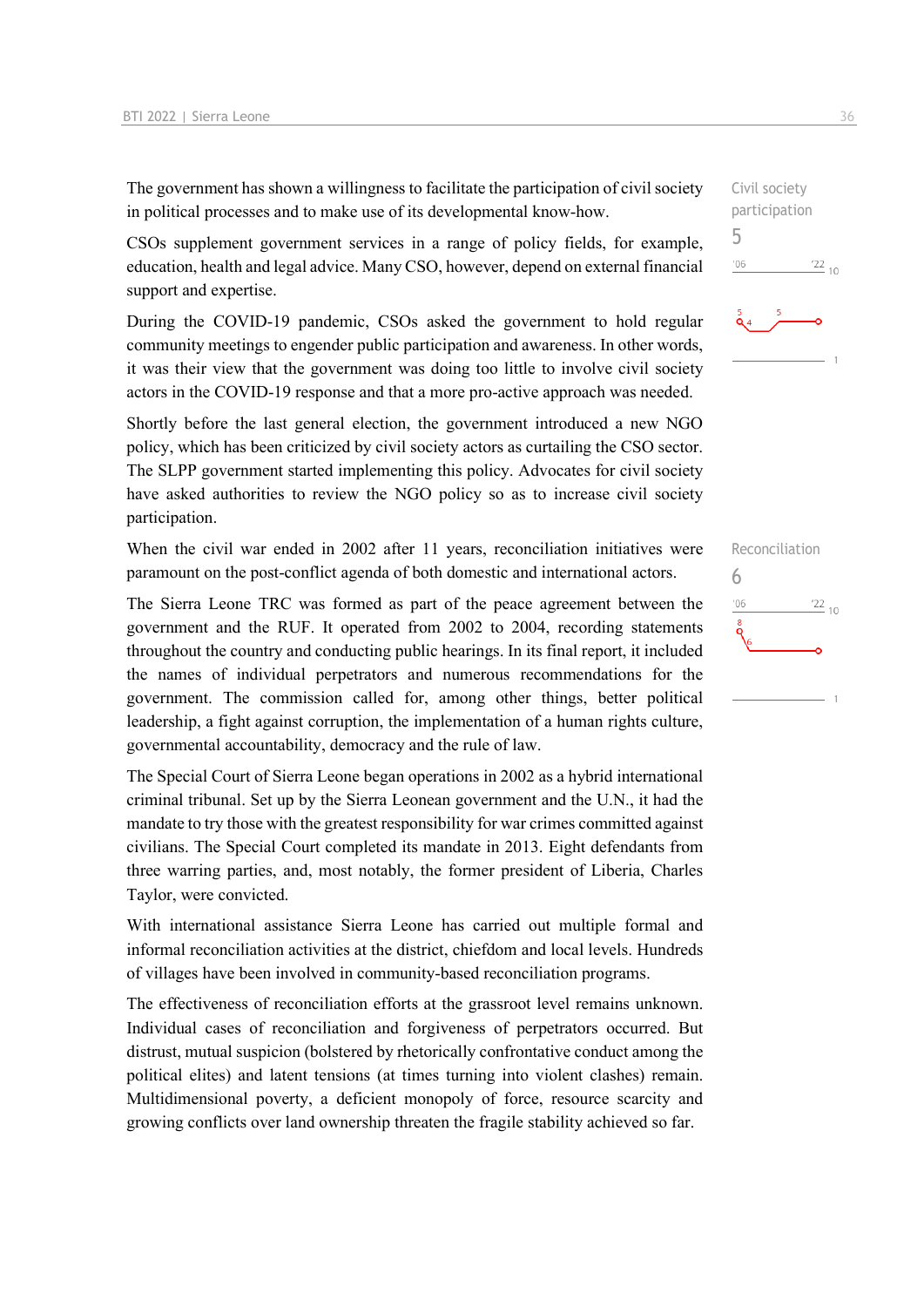#### **17 | International Cooperation**

Domestic political actors, regardless of party affiliation, agree that good relations with multilateral actors – the IMF, the World Bank, the EU – are of utmost importance to the country. Top bilateral donors include the UK, the United States, Germany and Japan. Some of them have announced that they will reduce their engagement. In order to diversify its dependency profile, the government has also established relations with alternative partners such as Cuba, Iran, and, in particular, China.

China's medical assistance in overcoming the EVD epidemic was deemed crucial by the Koroma government and resulted in an intensification of the bilateral relationship.

The government under President Bio continues to follow this path and acknowledges the significance of international cooperation. The IMF approved a 43-month ECF arrangement in November 2018 and disbursed an additional \$21.13 million after the second review in April 2020. The disbursement of \$143 million in June 2020 under the RCF aims to support Sierra Leone in meeting its urgent fiscal needs stemming from the COVID-19 pandemic.

President Bio also further deepened cooperation with China. Shortly after taking office, he met the Chinese president in Beijing. Bio also attended the third Forum on China-Africa Cooperation (FOCAC) a month later. In October 2019, the Indian vice president visited Sierra Leone and both countries agreed to strengthen political and economic cooperation.

In the past, the government lacked an autonomous consistent long-term strategy for integrating external financial support effectively. It seems reasonable to suppose that significant inefficiencies will remain.

Past administrations were committed to presenting Sierra Leone as a credible and reliable partner in the international community. The country is a member of numerous international organizations, such as the U.N., the African Union (AU), the Food and Agriculture Organization, the Multilateral Investment Guarantee Agency, the World Health Organization and the WTO. In the subregion, Sierra Leone is an active member of the ECOWAS and the Manu River Union (MRU), which plays an important role in stabilizing the region.

Sierra Leone's credibility and reliability is regularly challenged – domestic factors such as corruption, clientelism and institutional dysfunction, along with the volatility of exogenous developments, have an effect upon the ability of the government to meet international expectations.

Regarding creditworthiness, Sierra Leone is in the "substantial risk" category.



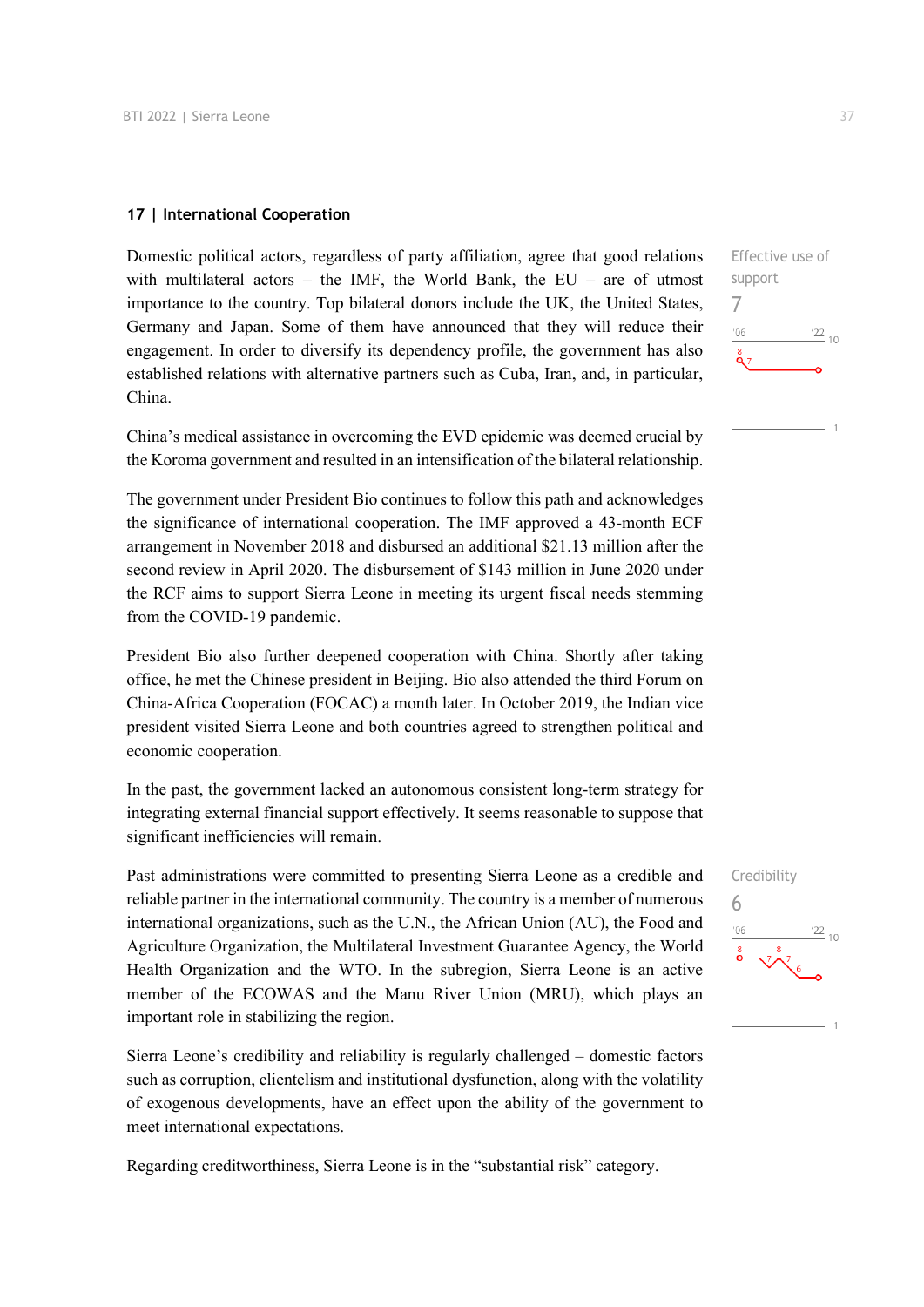The international community remains, nonetheless, committed to Sierra Leone and the country has the support of the international community. Part of the reason for this is because failed states are seen as an international security threat and a certain degree of stability in Sierra Leone is in the self-interest of international partners. In a scenario of a severe crisis (e.g., out-of-control pandemic, violent conflict), it is highly likely that the government would receive direct military support from bilateral partners (the UK, in particular) and multinational organizations (U.N. forces) alike.

Sierra Leone maintains close relations with its neighbors and shows commitment to participating in international, regional and subregional organizations. Sierra Leonean forces have received training from the UK and contribute to international peace operations. At the end of 2020, 88 Sierra Leonean soldiers were deployed in international missions.

The government has an especially strong interest in maintaining and furthering good relations with its two immediate neighbors, Liberia and Guinea, as well as with Nigeria, which, as a regional power, holds significant importance and played a main role in the Sierra Leonean war. As a member of the AU, ECOWAS and the MRU, Sierra Leone supports regional integration and good neighborly relations. For example, in April 2020, Julius Maada Bio participated in an ECOWAS summit to discuss how to combat COVID-19 in the region and the country dedicated itself to the AU's Silencing the Guns 2020 initiative (which, however, did not meet its ambitious goal).

The wars in Sierra Leone and Liberia in the 1990s and early 2000s were interwoven. The First and Second Ivorian Civil Wars (between 2002 – 2007 and in 2011, respectively) had a regional dimension as well. Those past, mutually interwoven transnational conflicts, the growth in terrorist activities by extremist armed groups in geographically close states such as Burkina Faso and Mali in recent years, as well as the ongoing instability in Guinea-Bissau, combine to pose significant risks to the fragile stability in Sierra Leone, with possible spillover effects impacting developments in the country.

Hence, Sierra Leone has a paramount interest in fostering good relations and stability in the region. However, it lacks the means and capabilities to play a more proactive role.

Regional cooperation 7 $\frac{22}{10}$  $106$